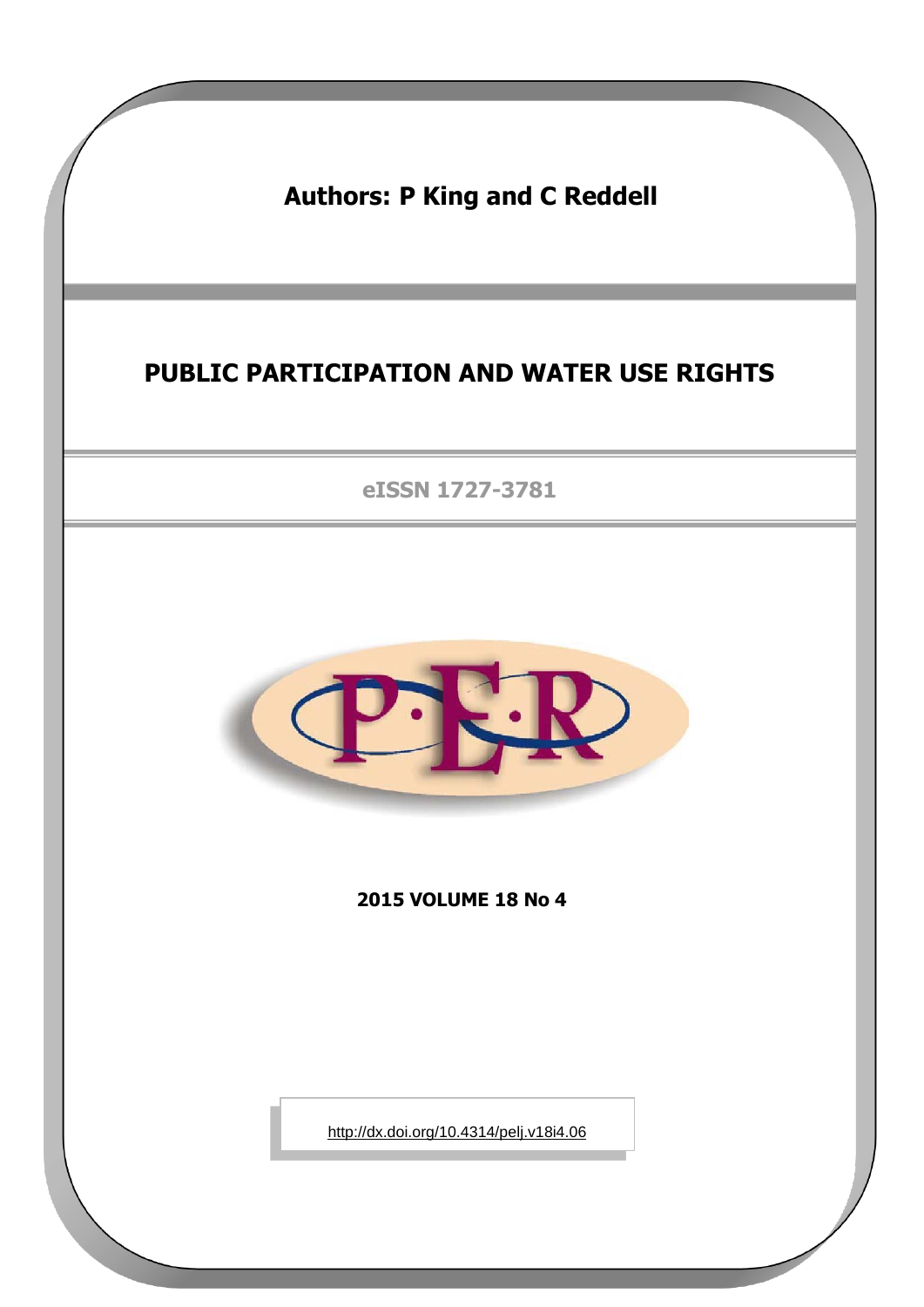## **PUBLIC PARTICIPATION AND WATER USE RIGHTS**

## **P King\* C Reddell\*\***

### **1 The role of public participation in environmental decision-making**

The realisation of environmental rights is grounded in many instances in the proper performance of regulatory (or administrative) functions by Government. Those regulatory functions must be performed in a manner which promotes procedural fairness while having due regard to relevant environmental, social and economic considerations. A relationship therefore exists between the protection of environmental rights and administrative decision making by environmental authorities tasked with implementing environmental law. $1$ 

The obvious point of departure in understanding this relationship is the *Constitution*.<sup>2</sup> While the right to "administrative action that is lawful, reasonable and procedurally fair<sup>"3</sup> is provided for in section 33 of the *Constitution*, environmental rights are provided for in section 24 thereof as follows:

Everyone has the right–

- (a) to an environment that is not harmful to their health or well-being; and
- (b) to have the environment protected, for the benefit of present and future generations, through reasonable legislative and other measures that –
- (i) prevent pollution and ecological degradation;
- (ii) promote conservation; and
- (iii) secure ecologically sustainable development and use of natural resources while promoting justifiable economic and social development.

The right to administrative justice has been given effect primarily through the enactment of the *Promotion of Administrative Justice* Act 3 of 2000 (the PAJA). Section 3(1) of the PAJA provides that "administrative action which materially and adversely

Phillipa King. Bcom LLB (Rhodes) LLM (University of Cape Town). Senior Associate at Smith Ndlovu & Summers Attorneys. Email: pking@law.co.za.

Christine Reddell. BA LLB LLM (University of Cape Town). Attorney at the Centre for Environmental Rights. Email: creddell@cer.org.za.

<sup>&</sup>lt;sup>1</sup> Kotze 2004 *PER/PELJ* 61.

Constitution of the Republic of South Africa, 1996 (the Constitution).

<sup>&</sup>lt;sup>3</sup> Section 33 of the *Constitution*.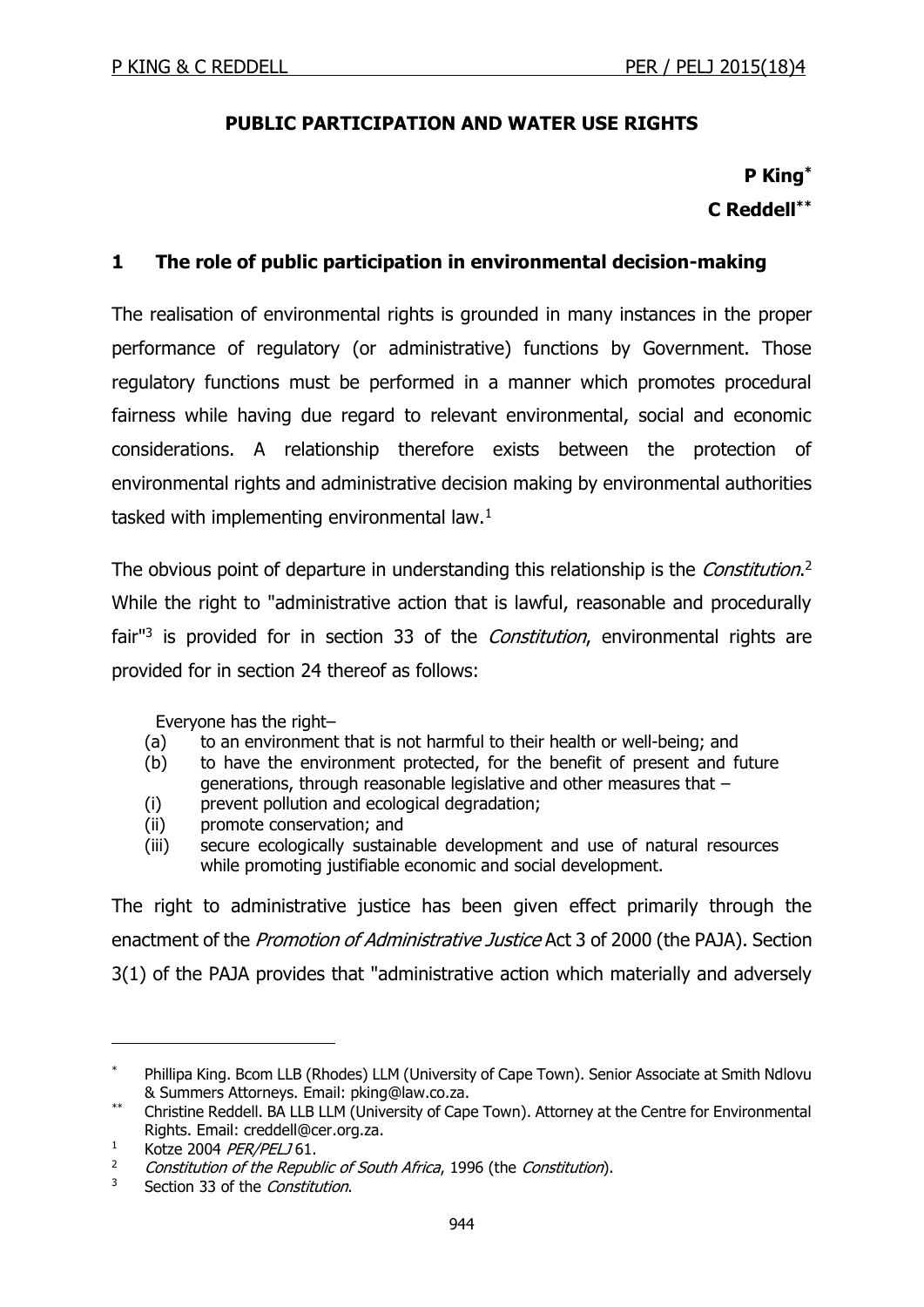affects the rights or legitimate expectations of any person must be procedurally fair".<sup>4</sup> Administrative action (as defined in the PAJA) includes any decisions taken (or any failure to take a decision) by an organ of state exercising a public power under the Constitution, or in terms of any legislation, which adversely affects the rights of any person.<sup>5</sup> It follows that the requirements of administrative justice are applicable to decisions taken by environmental authorities exercising their public powers under environmental law, where such decisions adversely affect the rights of any person.<sup>6</sup>

In order to comply with the requirements for procedural fairness set out in the PAJA, administrators must ensure (amongst other minimum requirements set out in section 3(2)(b) of the PAJA) that any person who may be adversely affected by administrative action is provided:

- (i) adequate notice of the nature and purpose of the proposed administrative action;
- (ii) a reasonable opportunity to make representations; [and]
- (iii) a clear statement of the administrative action.<sup>7</sup>

While the procedural fairness requirements of a particular administrative process will depend on the circumstances in question, the PAJA also sets out certain considerations which are required to be taken into account in determining whether it is reasonable or justifiable to depart from the requirements of section 3(2).<sup>8</sup>

Significantly, section 3(5) of the PAJA, provides that:

Where an administrator is empowered by any empowering provision to follow a procedure which is fair but different from the provisions of subsection (2) [section 3(2) of PAJA], the administrator may act in accordance with that different procedure.

While section 3 of the PAJA sets out the requirements for procedural fairness of administrative action affecting "any person", section 4 of the PAJA introduces an innovative feature into South African administrative law in that it is specifically concerned with administrative action affecting members of the public.<sup>9</sup> Section  $4(1)$ 

<sup>4</sup> Section 3(1) of the PAJA.

 $5$  Section 1 of the PAJA.

<sup>&</sup>lt;sup>6</sup> De Ville *Judicial Review* 35.

Sections  $3(2)(b)(i)$ ,  $3(2)(b)(ii)$  and  $3(2)(b)(iii)$  of the PAJA.

<sup>8</sup> De Ville Judicial Review 233.

<sup>&</sup>lt;sup>9</sup> Hoexter Administrative Law 407; Brynard 2011 Administratio Publica 102.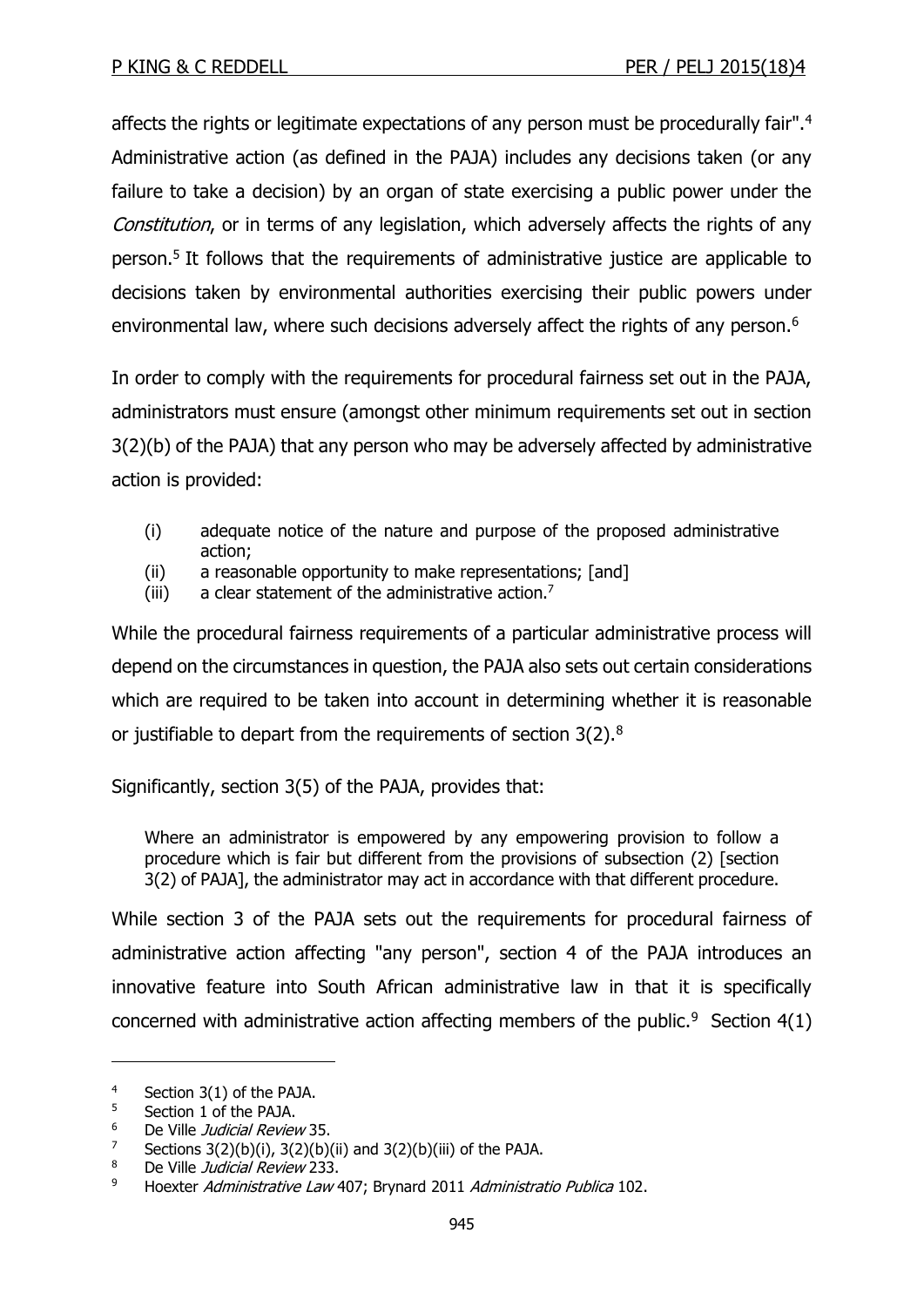provides that where administrative action materially and adversely affects the rights of the public, an administrator must decide whether:

- (a) to hold a public inquiry in terms of subsection (2);
- (b) to follow a notice and comment procedure in terms of subsection (3);
- (c) to follow the procedures in both subsections (2) and (3);
- (d) where the administrator is empowered by any empowering provision to follow a procedure which is fair but different, to follow that procedure; or
- (e) to follow another appropriate procedure which gives effect to section 3.

If it is reasonable and justifiable in the circumstances, an administrator may depart from the requirements of section  $4(1).^{10}$ 

For administrative action to materially and adversely affects the rights of the public (in which case section 4 is applicable), it must have a general and significant public effect, and the rights of members of the public must be at issue. To have a general effect, administrative action must apply to members of the public equally and impersonally.<sup>11</sup> Examples of administrative action affecting the public could include an increase in the cost of bus or train fares, a decision to build a power plant, or a decision to rezone land.<sup>12</sup>

Section 4 of the PAJA leaves the choice of participation process up to the administrator (although the administrator is mandated to choose one of the procedures set out therein).<sup>13</sup> The administrator's decision as to which process to follow, including the failure to decide on a process, does not, however, constitute "administrative action" (as any decision, or a failure to take a decision, under section 4(1) is specifically excluded from the definition of administrative action).<sup>14</sup> Consequently such a decision is not reviewable or otherwise enforceable under the PAJA. Hoexter<sup>15</sup> points out that this would seem to make the use of the procedures in section 4 entirely voluntary (although there is nothing to prevent the constitutional principle of legality from being

<sup>10</sup> Section 4(4) of the PAJA.

<sup>&</sup>lt;sup>11</sup> Brynard 2011 Administratio Publica 104.

<sup>&</sup>lt;sup>12</sup> Hoexter Administrative Law 410.

 $13$  An administrator may depart from the requirements of ss 3 and 4 of PAJA, however, if it is reasonable and justifiable in the circumstances (as set out in ss 3(4) and 4(4)(a)).

<sup>&</sup>lt;sup>14</sup> Section 1 of the PAJA.

<sup>&</sup>lt;sup>15</sup> The exclusion in s 1 of the PAJA extends only to the decision made in terms of s  $4(1)$  and does not include ss 4(2) and (3); Hoexter Administrative Law 409-410.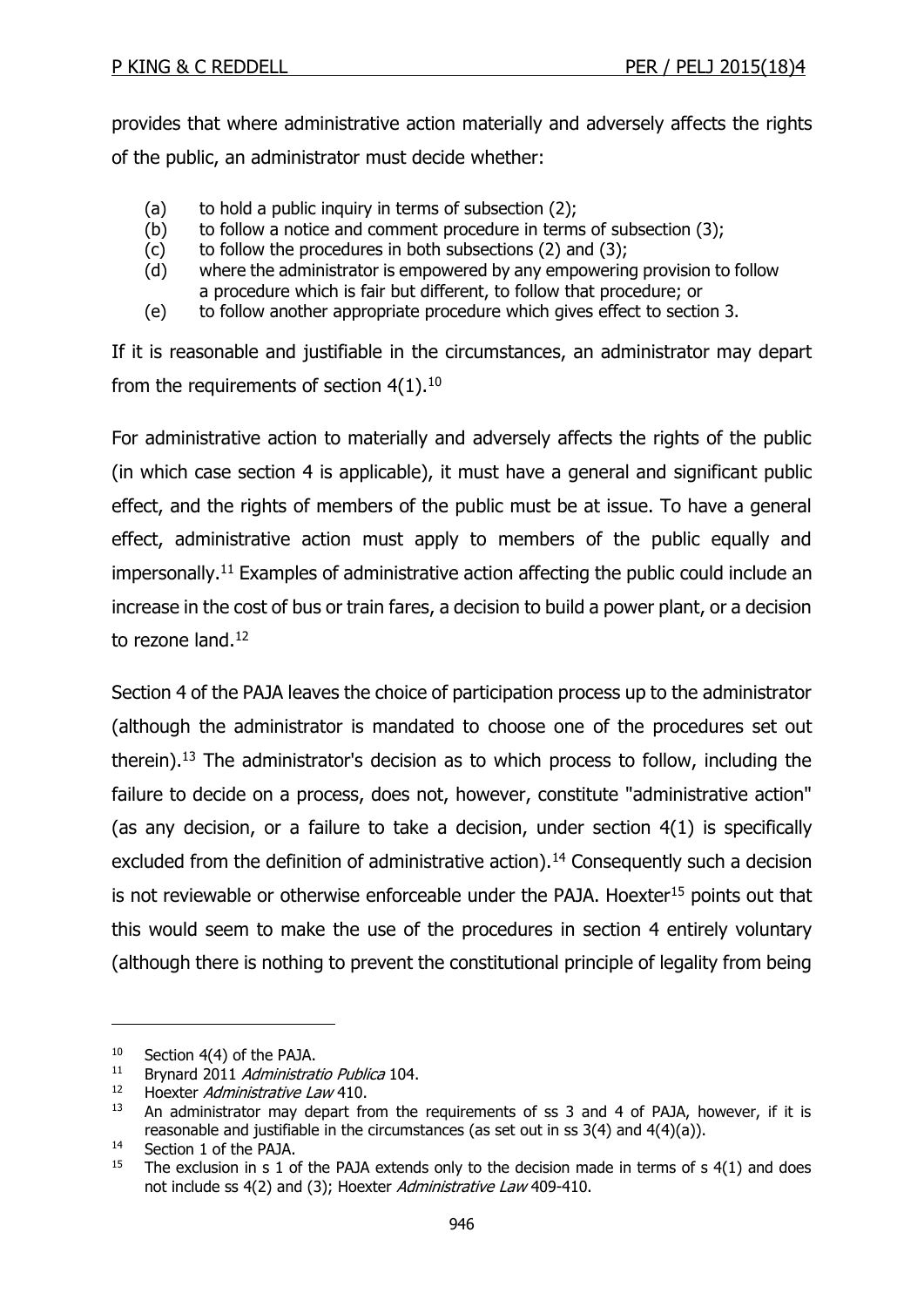relied on, either to force the administrator to make a decision under section 4(1), or to review a decision that has been made). However, once a decision has been made to undertake a public enquiry or to follow a notice and comment procedure, it is clear that the administrator is bound to undertake those processes as prescribed in sections 4(2)-(3) of the PAJA (and the relevant regulations).

The PAJA has been described as "universal legislation"<sup>16</sup> in that it gives effect to the right to administrative justice by conferring rights upon all South Africans in so far as their dealings with organs of State are concerned. Importantly, the PAJA applies where the relevant legislation is silent on the subject of procedural fairness. The provisions of the PAJA will accordingly supplement enabling legislation and fill in the gaps where provisions are insufficiently detailed.<sup>17</sup> However, where enabling legislation stipulates its own requirements relating to fairness, those will apply provided that they are "fair".<sup>18</sup> In this regard it is noted that while sections 3 and 4 of the PAJA are of general application, sections  $3(5)$  and  $4(1)(d)$  of the PAJA contemplate the use of a fair but different procedure prescribed in terms of an empowering provision.<sup>19</sup> As such, if the legislation in question prescribes a less favourable standard for public participation than the PAJA, it must be carefully examined against the requirements of the PAJA in order to establish whether or not it is fair.<sup>20</sup>

Public participation plays an important role in providing people who may be affected by administrative action with an opportunity to engage and make representations. The information obtained during such processes therefore serves to ensure that administrative decisions are made from an informed perspective.

The overarching objective of environmental decision-making is the promotion of sustainable development, which "requires the integration of social, economic and

<sup>&</sup>lt;sup>16</sup> Sasol Oil (Pty) Ltd v Metcalfe 2004 5 SA 161 (W) 166C.<br><sup>17</sup> Hoexter *Administrative Law* 367-368 409

Hoexter Administrative Law 367-368, 409.

<sup>&</sup>lt;sup>18</sup> Sections 3(5) and 4(d) of PAJA; Hoexter Administrative Law 383. Also see Zondi v MEC for Traditional Affairs and Local Government 2005 3 SA 589 (CC); Minister of Home Affairs v Eisenberg & Associates; In re: Eisenberg & Associates v Minister of Home Affairs 2003 5 SA 281 (CC).

<sup>&</sup>lt;sup>19</sup> "Empowering provision" is defined in s 1 of the PAJA as "a law, a rule of common law, customary law, or an agreement, instrument or other document in terms of which administrative action was purportedly taken".

<sup>&</sup>lt;sup>20</sup> Hoexter *Administrative Law* 411.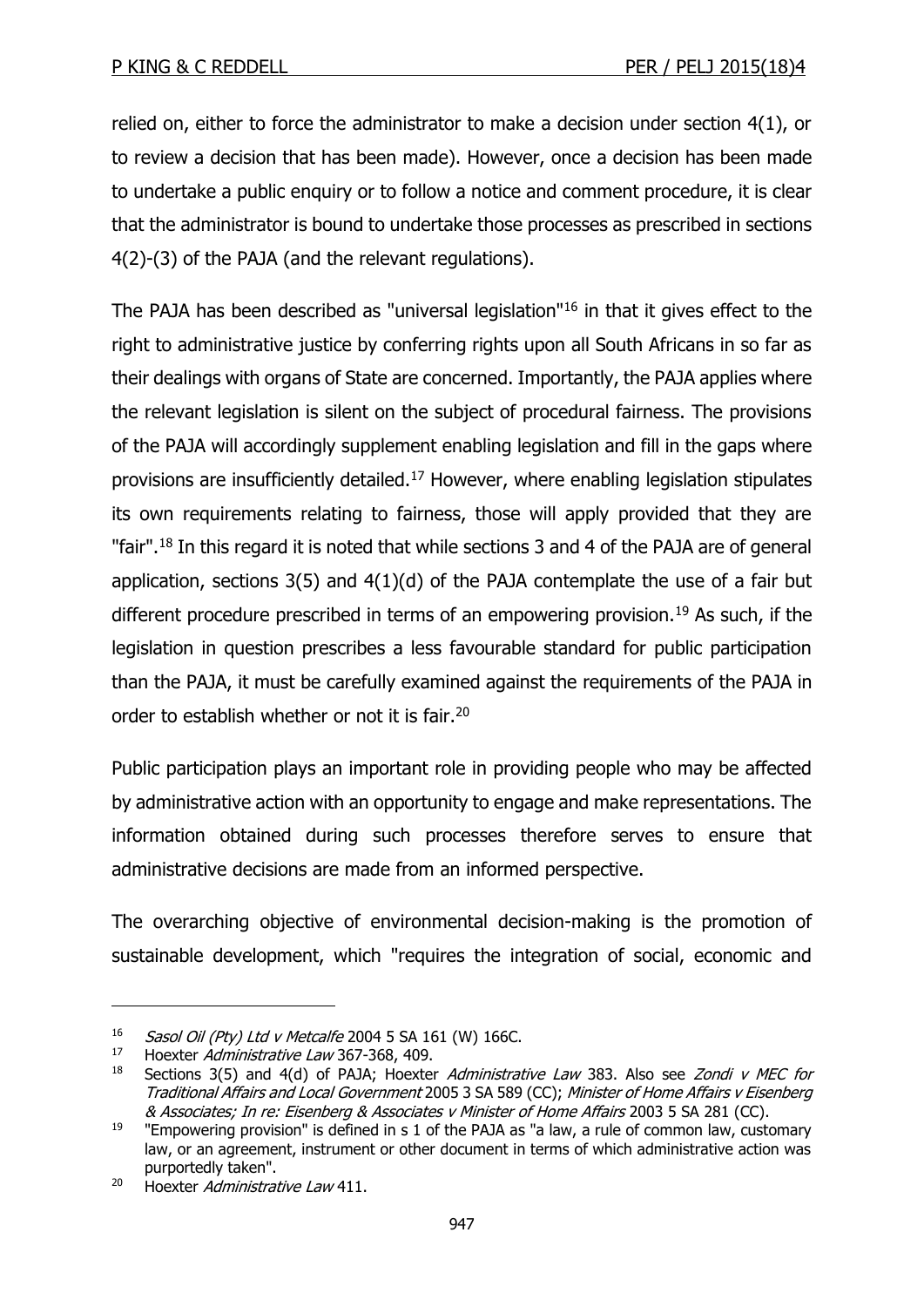environmental factors in the planning, implementation and evaluation of decisions".<sup>21</sup> By enabling the ventilation of issues potentially affecting environmental rights, public participation constitutes an important mechanism for ensuring that decisions concerning the environment are premised on the principle of sustainable development.<sup>22</sup> As such, public participation may be used as an effective tool for establishing environmental priorities, understanding potential risks, and ensuring that sustainability imperatives are given due cognisance in decision-making processes.<sup>23</sup> Public participation in environmental decision making is therefore about linking the citizen to environmental governance, and provides the means through which environmental governance is exercised.

The importance of public participation in the protection of environmental rights has also been recognised by the Courts. In particular, the SCA recognised the role of public comment in administrative decision making affecting the environment in *Director:* Mineral Development, Gauteng Region v Save the Vaal Environment.<sup>24</sup> That case considered the requirement for public participation in an application for a mining licence made in terms of the now repealed *Minerals Act*.<sup>25</sup> In reaching its decision the Court pointed out that the inclusion of the environmental right in the Constitution, "… by necessary implication requires that environmental considerations be accorded appropriate recognition and respect in the administrative processes in our country".<sup>26</sup> Furthermore, it considered that the *audi*-rule is particularly important in the light of "the enormous damage mining can do to the environment and ecological systems".<sup>27</sup> While the appellant in that case argued that that there was no need for public participation at the application stage as this would be undertaken in the context of the development of an environmental programme in terms of section 39, the Court took the view that:

<sup>&</sup>lt;sup>21</sup> Preamble of the *National Environmental Management Act* 107 of 1998 (NEMA).<br><sup>22</sup> Murombo 2008 *PER/PEL* 1111

Murombo 2008 PER/PELJ 111.

<sup>&</sup>lt;sup>23</sup> Du Plessis 2008 PER/PELJ 22.

<sup>&</sup>lt;sup>24</sup> Director: Mineral Development, Gauteng Region v Save the Vaal Environment 1999 2 SA 709 (SCA) (Hereafter referred to as Save the Vaal).

<sup>&</sup>lt;sup>25</sup> Minerals Act 50 of 1991.

Save the Vaal para 20.

 $27$  Save the Vaal para 20.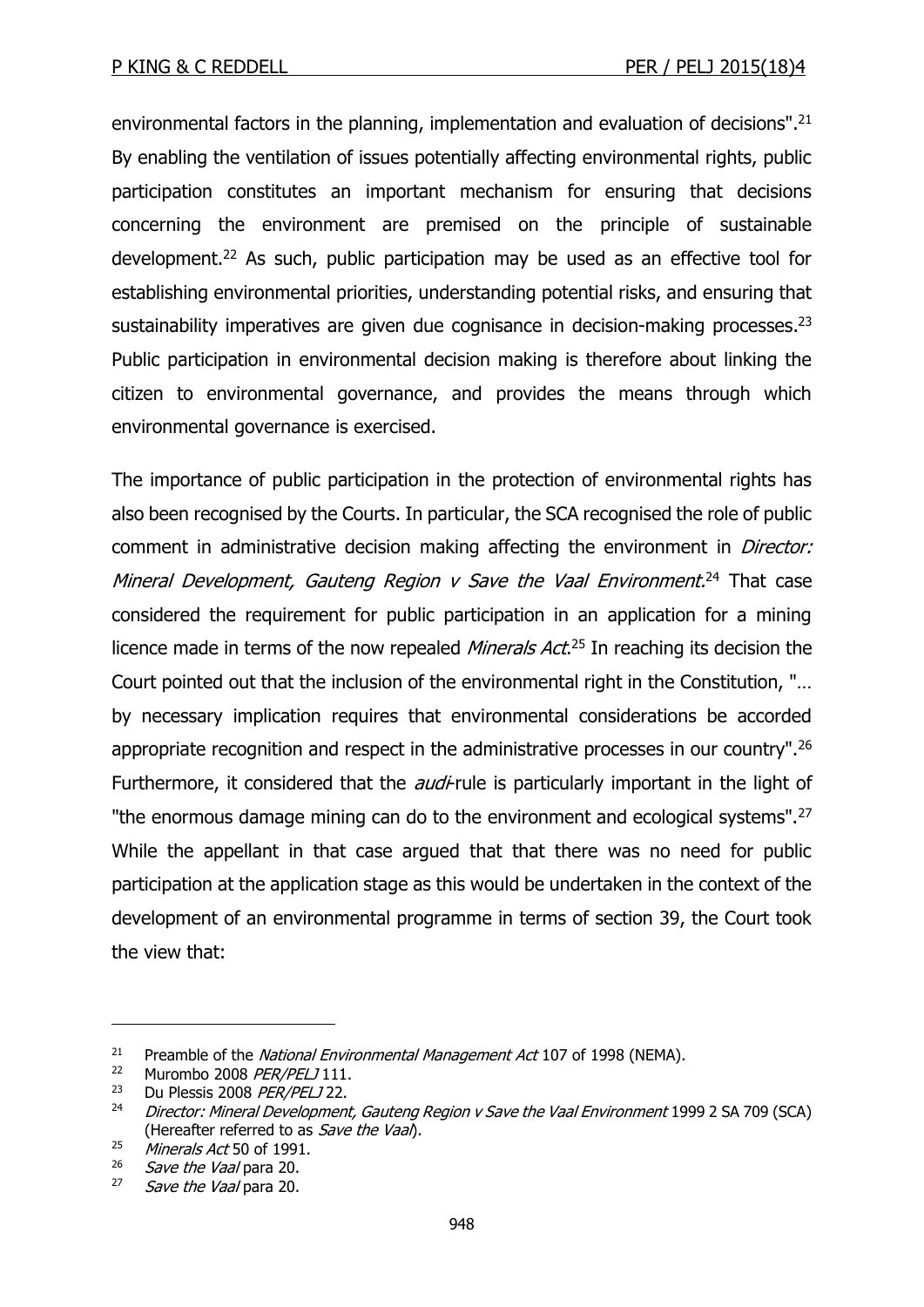The audi-rule applies when application for a mining licence is made to the Director in terms of sec 9 of the Act. Such a hearing need not necessarily be a formal one, but interested parties should at least be notified of the application and be given an opportunity to raise their objections in writing.<sup>28</sup>

The importance of public participation during all stages of the environmental decisionmaking process was also considered by the Western Cape High Court in *Earthlife Africa* (Cape Town) v Director-General: Department of Environmental Affairs and Tourism<sup>29</sup> to be a critical component of just administrative action. Significantly in that case the Court found that the decision to authorise the construction of a pebble-bed reactor affected the rights not only of individual persons, but also of the public in general. Consequently the decision was required to comply with section 3 and 4 of the PAJA.<sup>30</sup>

While the courts have recognised the fundamental role played by public participation in promoting decision-making which supports sustainable development, the relationship between environmental rights and administrative justice (and the role of public participation in that context) has also been recognised in the formulation of South Africa's environmental regulatory framework. In this regard, procedures and timeframes for public participation are in many cases set out in environmental legislation, as is the case with the National Environmental Management Act<sup>31</sup> (the NEMA).

## **2 Provision for public participation in the National Environmental Management Act 107 of 1998**

The NEMA provides the underlying framework for integrated environmental management in South Africa. As such, many of the requirements set out in the NEMA are also applicable in respect of decision making in terms of other environmental legislation.

Pursuant to an agreement reached in 2013 between the Ministers of Environmental Affairs, Mineral Resources, and Water and Sanitation, various changes have been

 $\frac{28}{29}$  Save the Vaal para 20.

<sup>29</sup> Earthlife Africa (Cape Town) v Director-General: Department of Environmental Affairs and Tourism 2005 3 SA 156 (C).

<sup>&</sup>lt;sup>30</sup> Hoexter *Administrative Law* 411.

<sup>&</sup>lt;sup>31</sup> National Environmental Management Act 107 of 1998.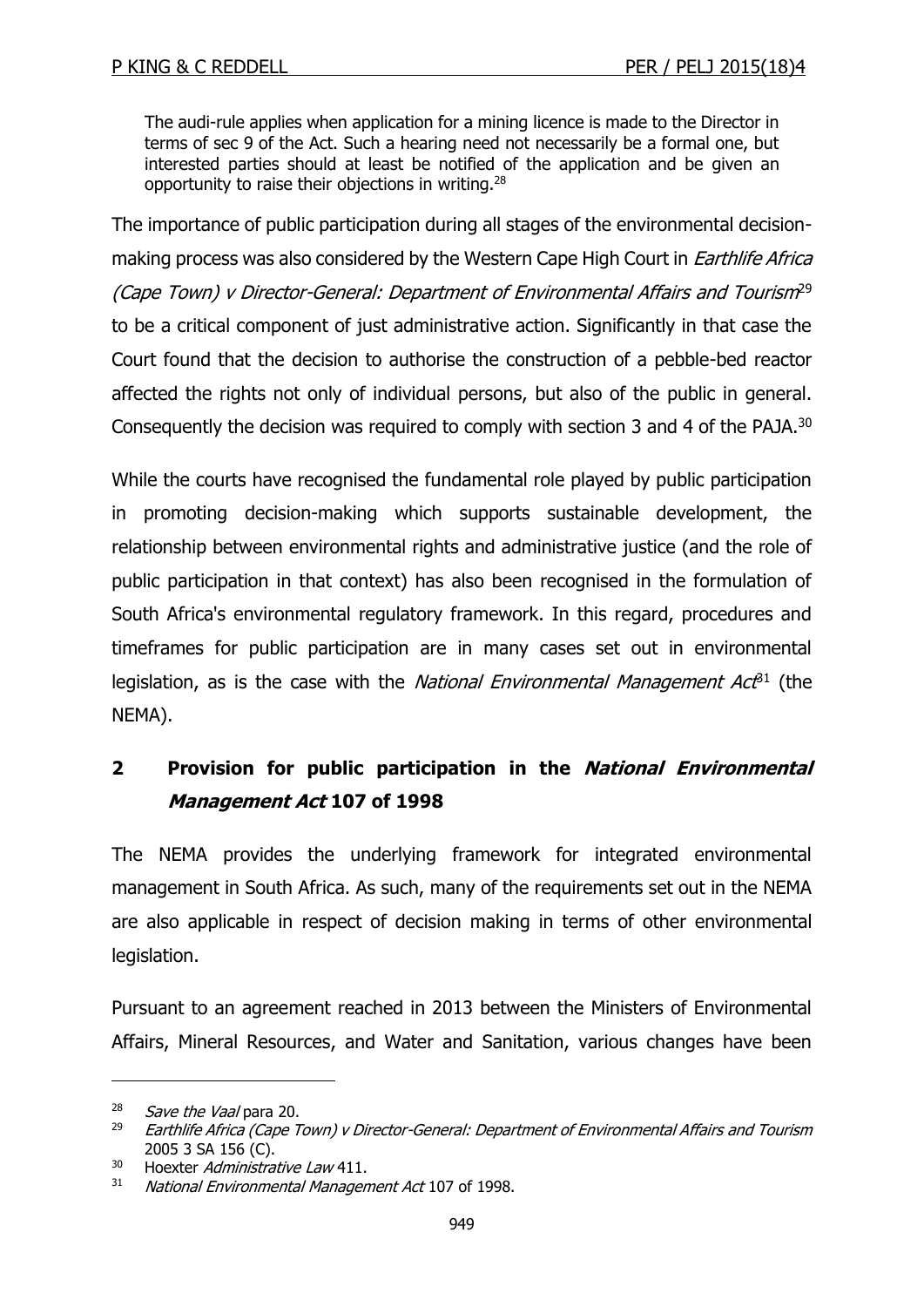effected to South Africa's environmental framework with a view to streamlining and integrating environmental regulatory processes, primarily for the benefit of the mining sector. That new framework is known as the "One Environmental System".

While the NEMA sets out environmental management principles aimed at guiding all administrative decision-making concerning the environment, section 24 (read with the Environmental Impact Assessment (EIA) Regulations<sup>32</sup>) sets out a framework for the consideration of applications for environmental authorisation by the competent authority.<sup>33</sup> The NEMA recognises that sound environmental decision-making is intrinsically linked to the principle of administrative justice, and specifically includes a comprehensive framework for public participation in environmental authorisation processes. As such, the NEMA provides a measure against which to consider public participation requirements contained in other environmental legislation.

Section 2 of the NEMA sets out environmental management principles which "apply throughout the Republic to the actions of all organs of state that may significantly affect the environment".<sup>34</sup> Section 2(4)(f) specifically provides that:

The participation of all interested and affected parties in environmental governance must be promoted, and all people must have the opportunity to develop the understanding, skills and capacity necessary for achieving equitable and effective participation, and participation by vulnerable and disadvantaged persons must be ensured.<sup>35</sup>

Section 24(4)(a) of the NEMA also specifically requires that the investigation, assessment and communication of potential environmental impacts must ensure, with respect to every application for environmental authorisation, *inter alia* that:

Public information and participation procedures which provide all interested and affected parties, including all organs of state in all spheres of government that may have jurisdiction over any aspect of the activity, with a reasonable opportunity to participate in those information and participation procedures.<sup>36</sup>

<sup>&</sup>lt;sup>32</sup> GN R982 in GG 38282 of 4 December 2014 (EIA Regulations).

 $33$  Environmental authorisation is required prior to the commencement of any activities listed in the Listing Notices promulgated in terms of the NEMA.

<sup>&</sup>lt;sup>34</sup> Section 2(1) of the NEMA.<br><sup>35</sup> Section 2(4)(f) of the NEM

Section 2(4)(f) of the NEMA.

 $36$  Section 24(4)(a)(v) of the NEMA.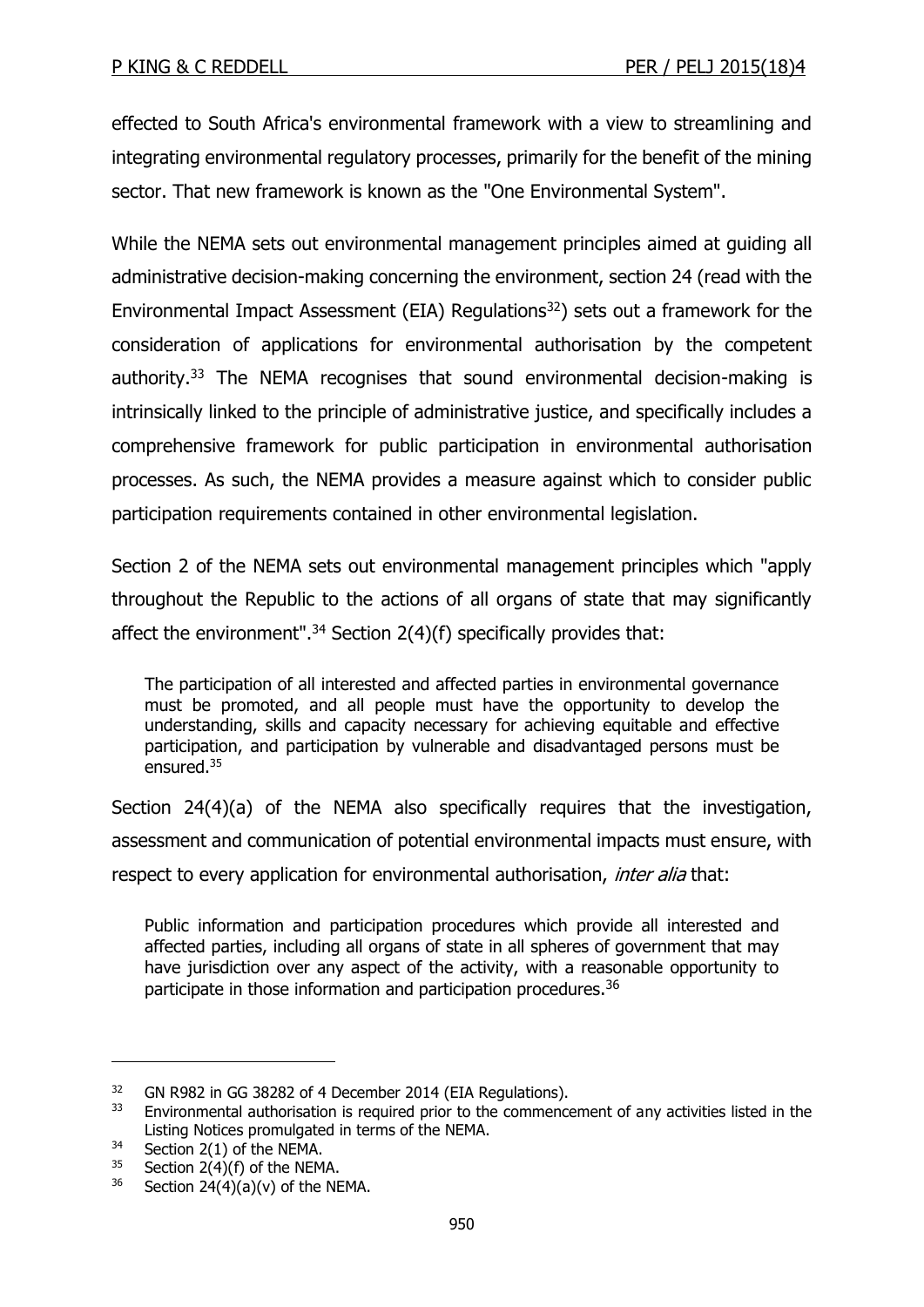While the requirement for public participation in environmental authorisation processes is clear from the above-mentioned requirements of the NEMA, detailed provision for public participation is also included in the EIA Regulations promulgated in terms of the NEMA. Significantly in this regard, the current EIA Regulations repealed and replaced the 2010 EIA Regulations from 8 December 2014. The current framework introduced numerous changes, including in respect of the timeframes allowed for processing applications for environmental authorisation.

In terms of the EIA Regulations, an environmental assessment practitioner must, in relation to an application for environmental authorisation which requires either basic assessment or scoping and environmental impact assessment, (1) conduct at least the public participation process set out in the EIA Regulations; (2) open and maintain a register of all interested and affected parties (I&APs); (3) consider all comments and representations received from I&APs following the public participation process; and (4) provide I&APs with an opportunity to comment on any reports prepared in relation to the basic assessment or scoping and EIA processes.<sup>37</sup>

The EIA Regulations set out the manner in which notice is required to be given to I&APs, specifically requiring written notice to be given to a range of potential I&APs, including the owners and occupiers of the land which is the subject of an application; neighbouring land owners; local authorities; any organ of state having jurisdiction in respect of any aspect of the activity; and any other party required by the competent authority.<sup>38</sup> Regulation 41 goes further to stipulate that all relevant information relating to an application for environmental authorisation must be made available to I&APs, and that public participation is facilitated in such a manner that all potential I&APs are provided with a reasonable opportunity to comment on the application.<sup>39</sup> Timeframes for the submission of comments by I&APs and State departments are also prescribed in terms of the EIA Regulations.<sup>40</sup>

 $37$  Regs 41, 42 and 43 read with Annexures 1 and 2 of the EIA Regulations.<br> $38$  Reg 41 of the EIA Requlations

Reg 41 of the EIA Regulations.

<sup>&</sup>lt;sup>39</sup> Reg 41(6) of the EIA Regulations.

<sup>40</sup> Reg 3 of the EIA Regulations.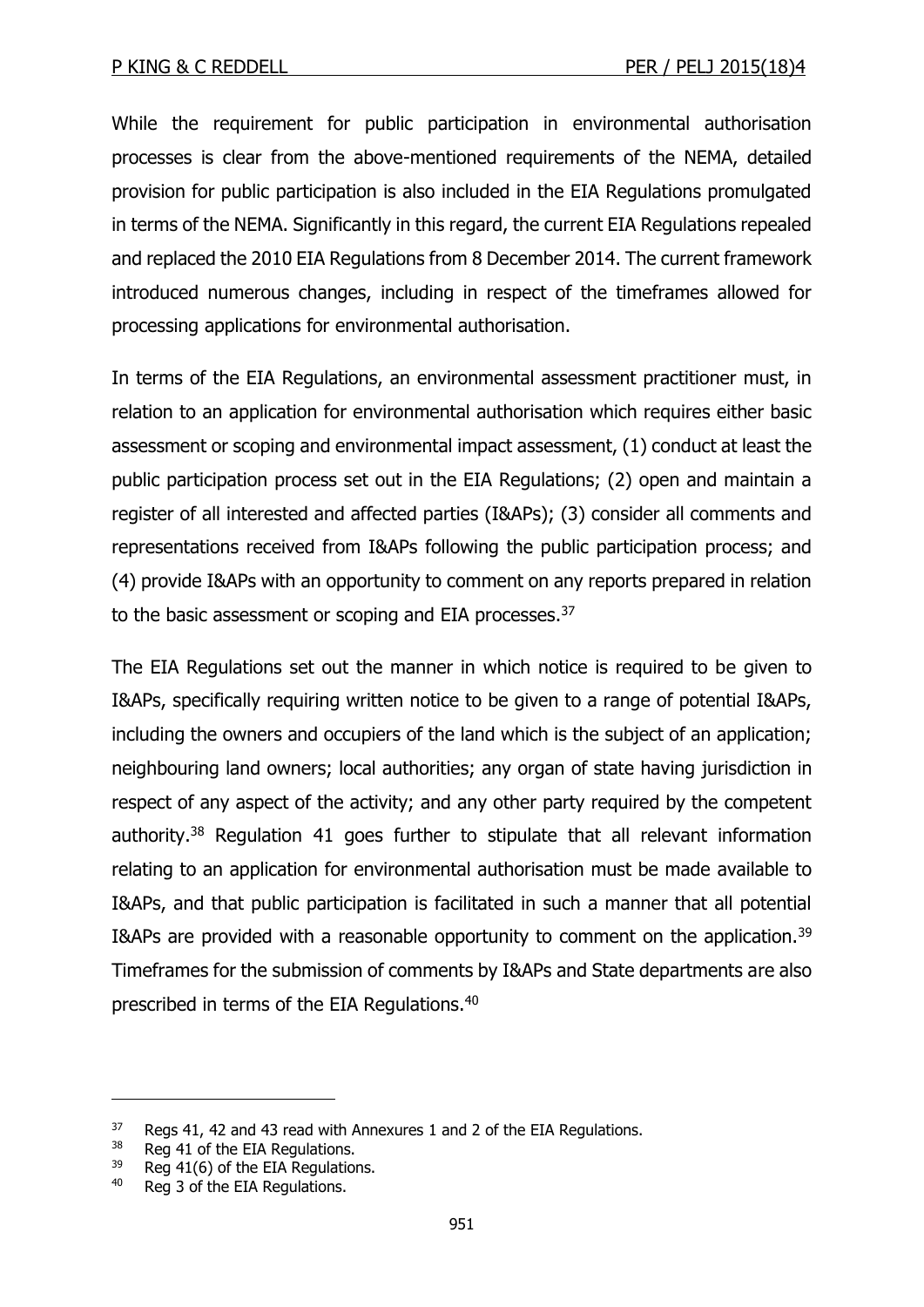Any report prepared in respect of a basic assessment or scoping and EIA process is also required to include the details of the public participation process conducted, including the steps that were taken to notify potentially affected I&APs; proof that notice was given to I&APs; a list of registered I&APs and a summary of the issues raised by I&APs, together with the environmental assessment practitioner's responses thereto.<sup>41</sup> In considering an application for environmental authorisation, the competent authority must take into account all relevant factors, including the information contained in reports, comments and representations.<sup>42</sup>

Further to the provision for public participation in the context of environmental assessment processes, section 43 of the NEMA provides that any person may appeal a decision made in terms of the NEMA or any Specific Environmental Management Act (SEMA) to the Minister or MEC (as the case may be). In this regard it is pointed out that the EIA Regulations<sup>43</sup> specifically reguire that I&APs are notified of a decision regarding an application for environmental authorisation, and of their right to lodge an appeal in terms of section 43 of the NEMA read with the Appeal Regulations.<sup>44</sup>

Both the NEMA and the EIA Regulations make it clear that any decision by a competent authority in relation to an application for environmental authorisation is required to take account of all relevant considerations, including any issues identified by I&APs.<sup>45</sup> While the public participation process provided for in terms of the NEMA comprehensively addresses the requirements of procedural fairness insofar as I&APs are required to be notified of an application and provided with an opportunity to make representations, issues raised in that regard are also required to be captured in reports submitted to the competent authority. Crucially, the public participation framework provided for in scoping and EIA and basic assessment processes seeks to ensure that all relevant environmental considerations are taken into account by decision-makers.

<sup>&</sup>lt;sup>41</sup> Regs 41, 42 and 43 read with Annexures 1 and 2 of the EIA Regulations.<br><sup>42</sup> Section 240 of the NEMA

 $^{42}$  Section 240 of the NEMA.<br> $^{43}$  Beg 4 of the EIA Begulation

Reg 4 of the EIA Regulations.

<sup>44</sup> GN R993 in GG 38303 of 8 December 2014 (National Appeal Regulations).

<sup>&</sup>lt;sup>45</sup> Section 240 and 24(4) of the NEMA; Reg 18 of the EIA Regulations.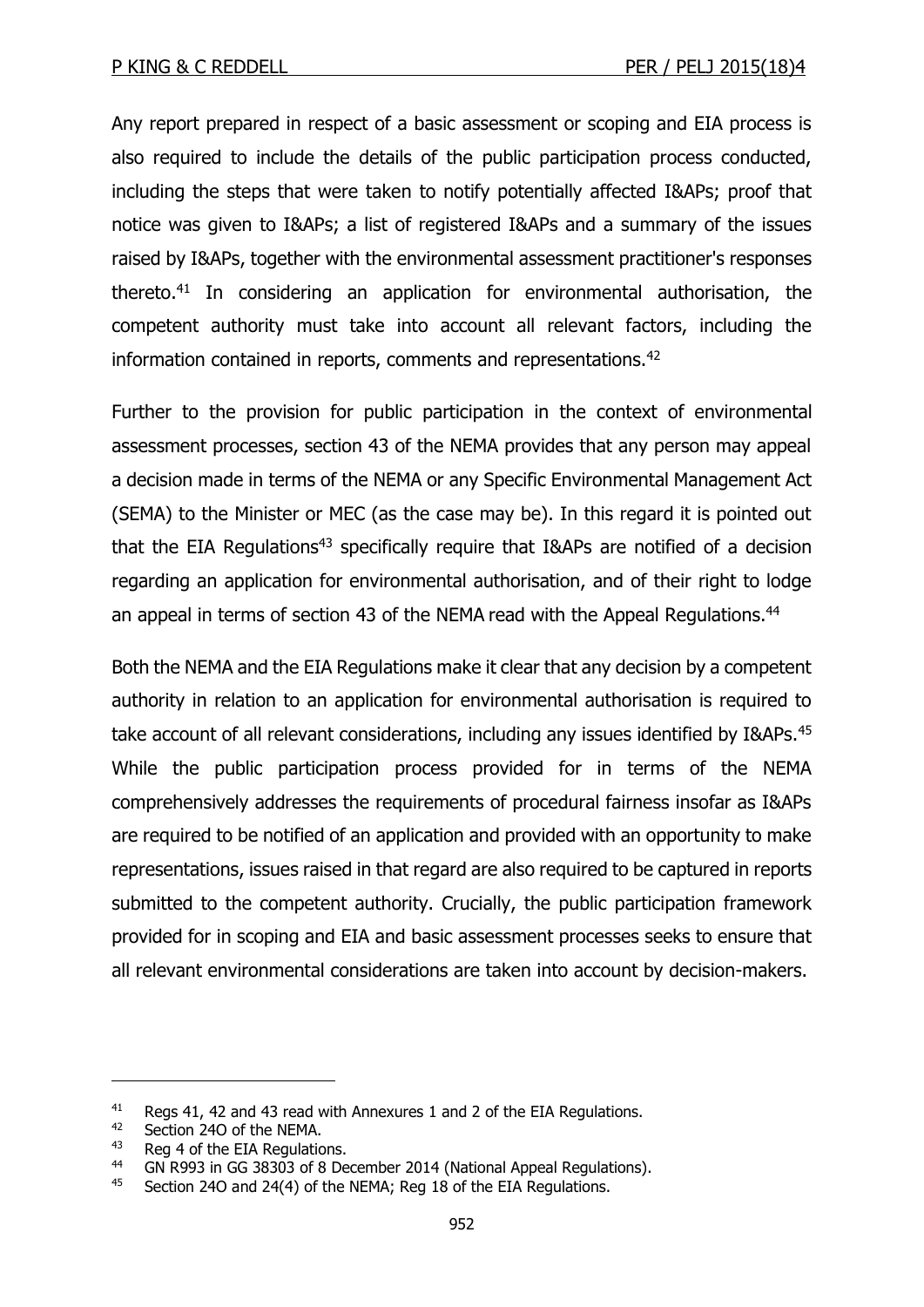The public participation framework provided in the NEMA and the EIA Regulations has received some criticism, however, on the basis that it does not extend beyond the decision-making phase into project implementation and monitoring.<sup>46</sup> In this regard a more nuanced and sustained participatory framework which ensures that the public participate from the early stages of project design to project implementation has been suggested by some commentators.<sup>47</sup> Despite there being room for improvement insofar as project implementation and monitoring are concerned, it is clear that the public participation and appeal processes described above recognise the interplay between the constitutional imperatives of administrative justice and the protection of environmental rights. The framework for public participation provided in terms of the NEMA and the EIA Regulations consequently provides a yardstick against which to measure public participation in the water use licensing process.

## **3 Critical analysis of public participation requirements set out in the National Water Act 36 of 1998**

The National Water Act 36 of 1998 (the NWA) regulates water use through a range of mechanisms, including the requirement for a water use licence in respect of certain water uses set out in section 21 of the NWA. However, a water use licence is not required in relation to water uses listed in terms of Schedule 1 of the NWA; the continuation of an existing lawful use (which is a lawful use which took place prior to the commencement of the NWA); or a water use undertaken in terms of a general authorisation (which is an authorisation issued by the Minister authorising water use generally in relation to a specific water resource or within a specific area).

The *National Water Amendment Act* [27 of](http://ipproducts.jutalaw.co.za/nxt/foliolinks.asp?f=xhitlist&xhitlist_x=Advanced&xhitlist_vpc=first&xhitlist_xsl=querylink.xsl&xhitlist_sel=title;path;content-type;home-title&xhitlist_d=%7bstatreg%7d&xhitlist_q=%5bfield%20folio-destination-name:%27a27y2014%27%5d&xhitlist_md=target-id=0-0-0-23233) 2014 (the Amendment Act), which came into force on 2 September 2014, forms part of the suite of amendment legislation which has been promulgated to provide for the integration and alignment of environmental regulatory requirements in the context of the One Environmental System. In particular, section 41 of the NWA (which sets out the application process

<sup>46</sup> Murombo 2008 PER/PELJ 111; Du Plessis 2008 PER/PELJ 22.

<sup>47</sup> Murombo 2008 PER/PELJ 111.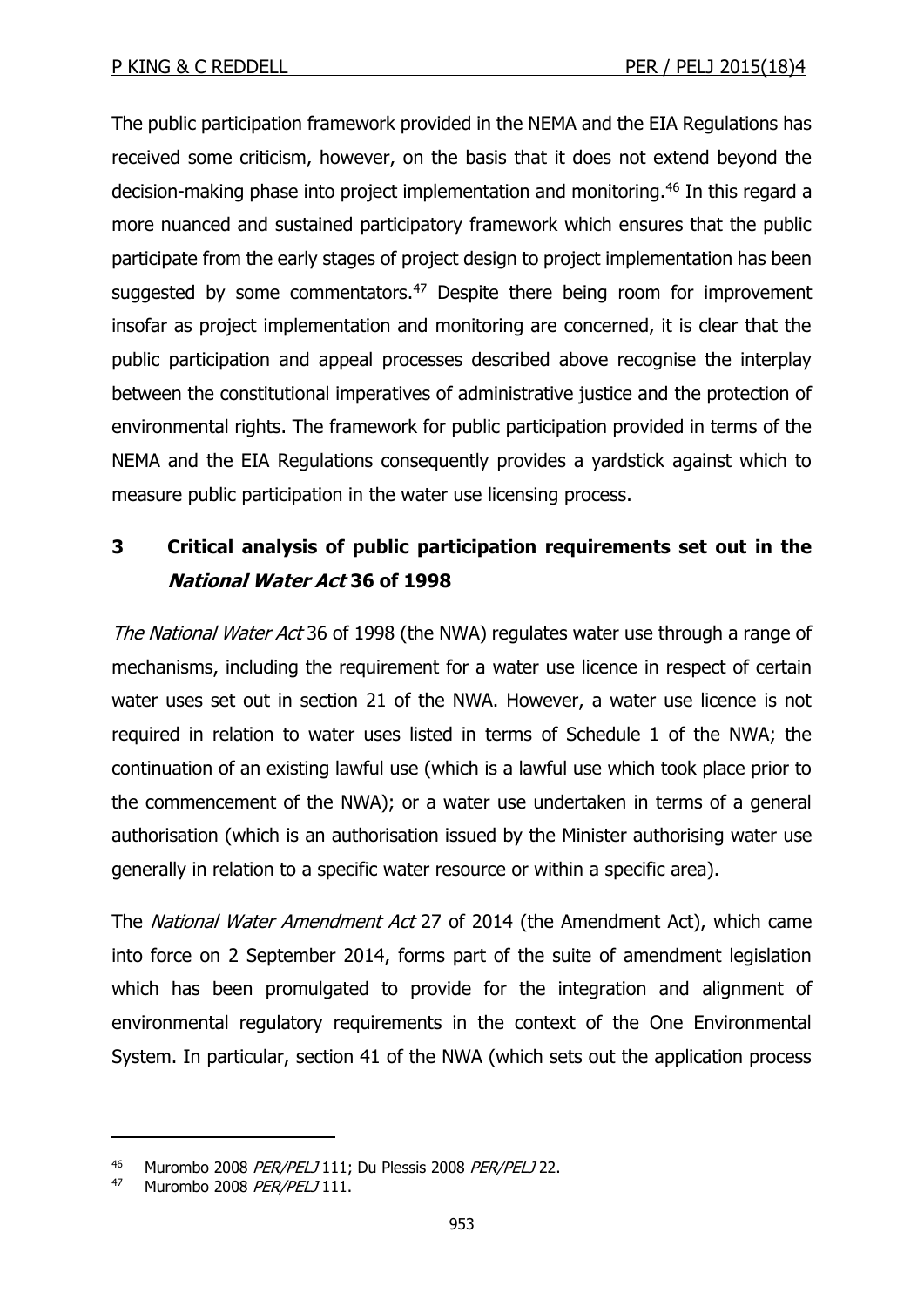for a water use licence) has been amended to take account of the integrated regulatory framework described above.

## **3.1 Provision for public participation in decision making relating to water use licensing**

The preamble to the NWA recognises that water is a scarce resource which requires careful management for the benefit of all people, and that the public has a role to play in providing input on strategies aimed at managing water resources. However, despite recognising the link between sustainable water resource management and the environmental rights of citizens, the NWA has failed to provide an enabling platform for robust public participation in water use licensing processes.

Section 41(2)(c) of the NWA provides that a responsible authority which is required to consider an application for a water use licence "*may* invite comments from any organ of state which or person who has an interest in the matter" (own emphasis). Section 41(4) furthermore provides that:

- (4) A responsible authority may, at any stage of the application process, require the applicant-
- (a) to give suitable notice in newspapers and other media— (i) describing the licence applied for; (ii) stating that written objections may be lodged against the application before a specified date, which must be not less than 60 days after the last publication of the notice; (iii) giving an address where written objections must be lodged; and (iv) containing such other particulars as the responsible authority may require;
- (b) to take such other steps as it may direct to bring the application to the attention of relevant organs of state, interested persons and the general public; and
- (c) to satisfy the responsible authority that the interests of any other person having an interest in the land will not be adversely affected.

In contrast, Section  $41(2)(d)$  of the NWA provides that the competent authority "*must* afford the applicant an opportunity to make representations on any aspect of the licence application" (own emphasis).

The use of the word "may" in sections  $41(2)(c)$  and  $41(4)$  of the NWA makes the requirement for the competent authority to invite (or require) public participation in relation to an application for a water use licence discretionary. When contrasted with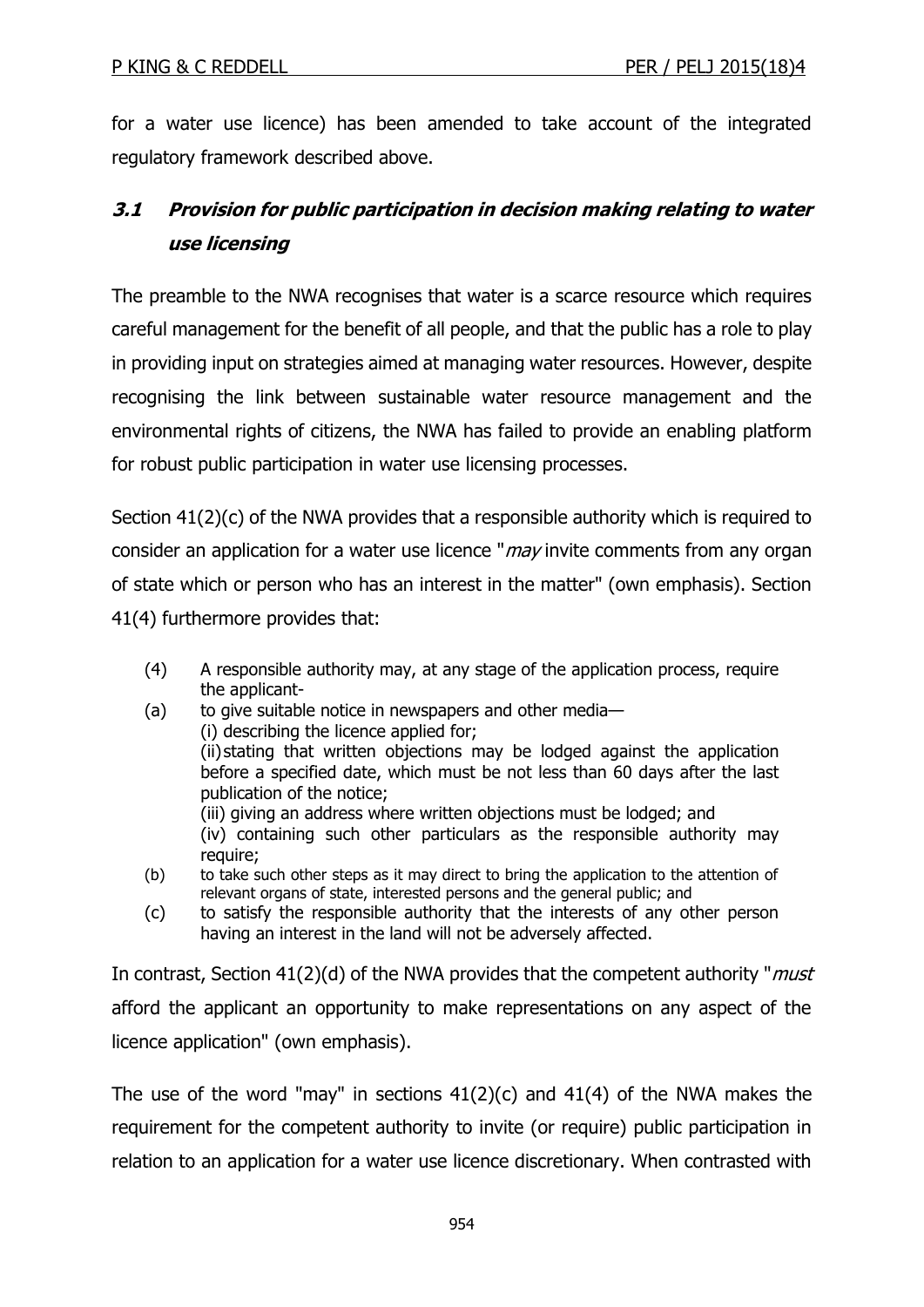the mandatory requirement in section 41(2)(d) for an applicant to be afforded an opportunity to make representations, it is clear that section 41 of the NWA does not provide an inclusive mechanism for public participation which ensures the ventilation of all potential issues by I&APs. Moreover, while section 41(4) does provide some guidance as to the information required to be provided in a media notice concerning a water use licence application, no detail is provided as to the nature and extent of the public participation procedure which ought to be undertaken in respect of interested and affected parties.

By their nature, water use licensing decisions have the potential to affect the availability and quality of water resources for individual water users, and to compromise the constitutional right of all citizens to have the environment protected for present and future generations. It follows that such decisions constitute administrative action which may materially and adversely impact the rights of individual water users, as well as those of the general public.

Given the deficiencies in the public participation procedure set out in section 41 of the NWA, the procedural requirements of sections 3 and 4 of the PAJA ought properly to be read with the requirements of section 41 of the NWA, as applicable. As sections 3 and 4 of the PAJA both contemplate a procedure prescribed in terms of an empowering provision which is different but fair, the enquiry is whether or not the process prescribed in section 41 of the NWA meets the requirements of fairness. Owing to the discretionary formulation of sections 41(2)(c) and 41(4) of the NWA, this will ultimately depend on the nature and extent of the public participation called for by an administrator in respect of a given water use licence application. While the level of participation required in certain circumstances may be sufficient, this may not always be the case. In such circumstances the alternative procedures prescribed in section 3 and 4 of the PAJA ought properly to be applied to the extent that they exceed the requirements of section 41 of the NWA.

On a practical level, administrators are primarily guided by relevant enabling legislation. When the requirement to undertake any form of public participation is left to the discretion of the responsible authority (as is the case in respect of section 41

955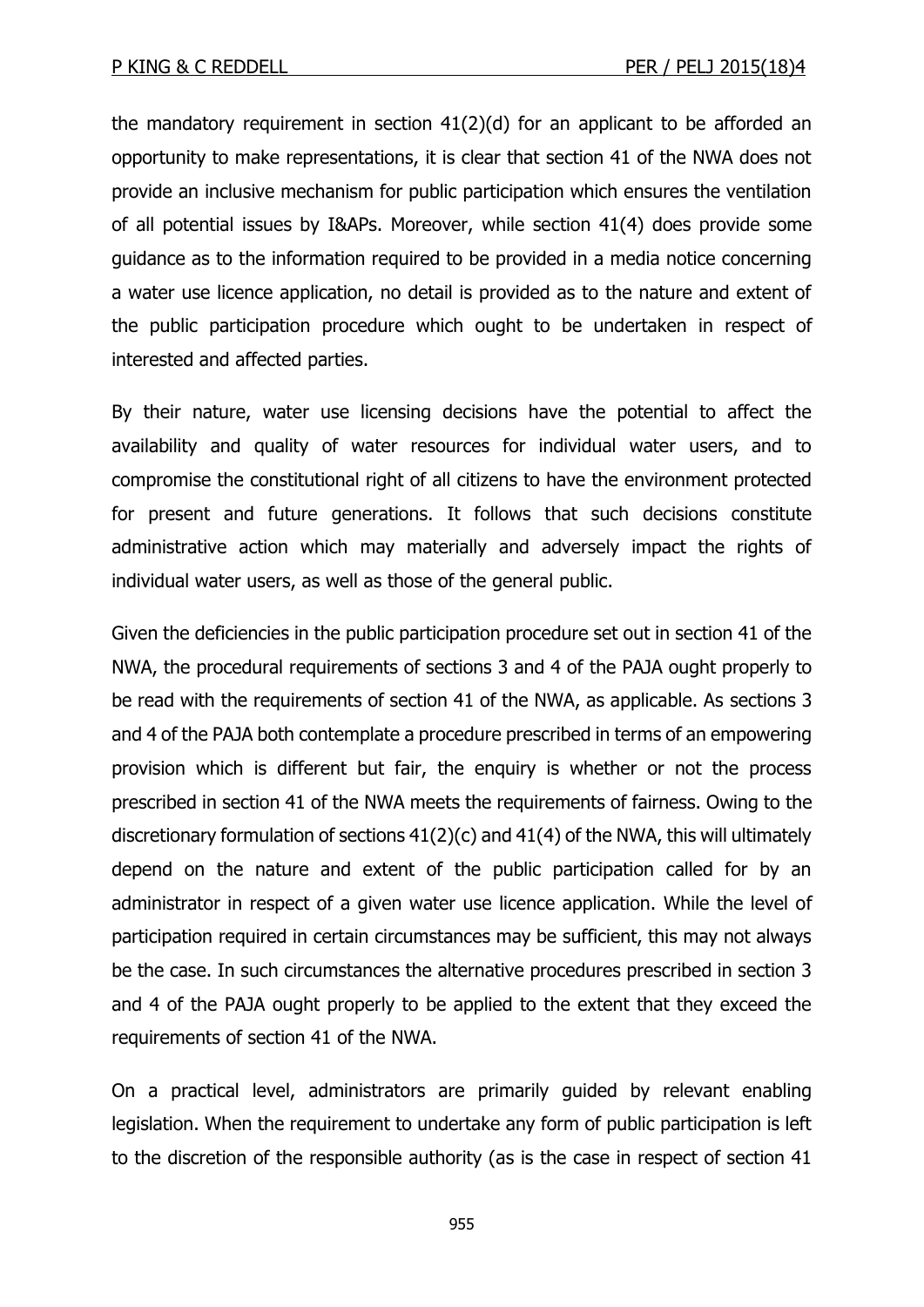of the NWA), there is an inherent risk that the decision maker may incorrectly presuppose the outcome of a public participation process, resulting in the requirements of procedural fairness being overlooked, despite environmental rights being at stake. While sections 3 and 4 of the PAJA provide a minimum benchmark for public participation in all administrative decision making, it should not be assumed that administrators will, as a matter of course, go beyond the requirements of the relevant enabling legislation where it falls short of the requirements of administrative justice. The difficulties associated with the enforcement of the provisions of the PAJA in respect of a decision taken in terms of section 4(1) of the PAJA (on the basis that such a decision does not constitute "administrative action") are also likely to compromise the effectiveness of that section in supplementing section 41 of the NWA in the context of administrative action affecting the public. It follows that effective engagement by members of the public (including environmental justice groups) on water use licence applications may be compromised where an administrator fails to exercise his/her discretion in terms of section 4 in a manner which gives effect to administrative justice (or, for that matter, where the administrator fails to make any decision).

It is therefore clear that while the requirements of the PAJA (and the decision-making principles set out in the NEMA) remain applicable in respect of decisions undertaken in terms of section 41 of the NWA, the failure to comprehensively provide for public participation in the context of decisions relating to water use licensing means that the requirements of procedural fairness may "fall through the cracks" in some cases (notwithstanding the provisions of sections 3 and 4 of the PAJA). A process where I&APs are not provided with notification or any opportunity to submit representations in relation to an application for a water use licence (which application would, by its nature, be likely to have an impact on environmental rights) is entirely at odds with the right to administrative justice.

The limited (and discretionary) public participation process prescribed in terms of section 41 of the NWA also has implications for I&APs' right to an appeal in respect of a water use licence. In this regard the NWA provides for administrative appeals against decisions taken in terms of the NWA to the Water Tribunal (which is an administrative

956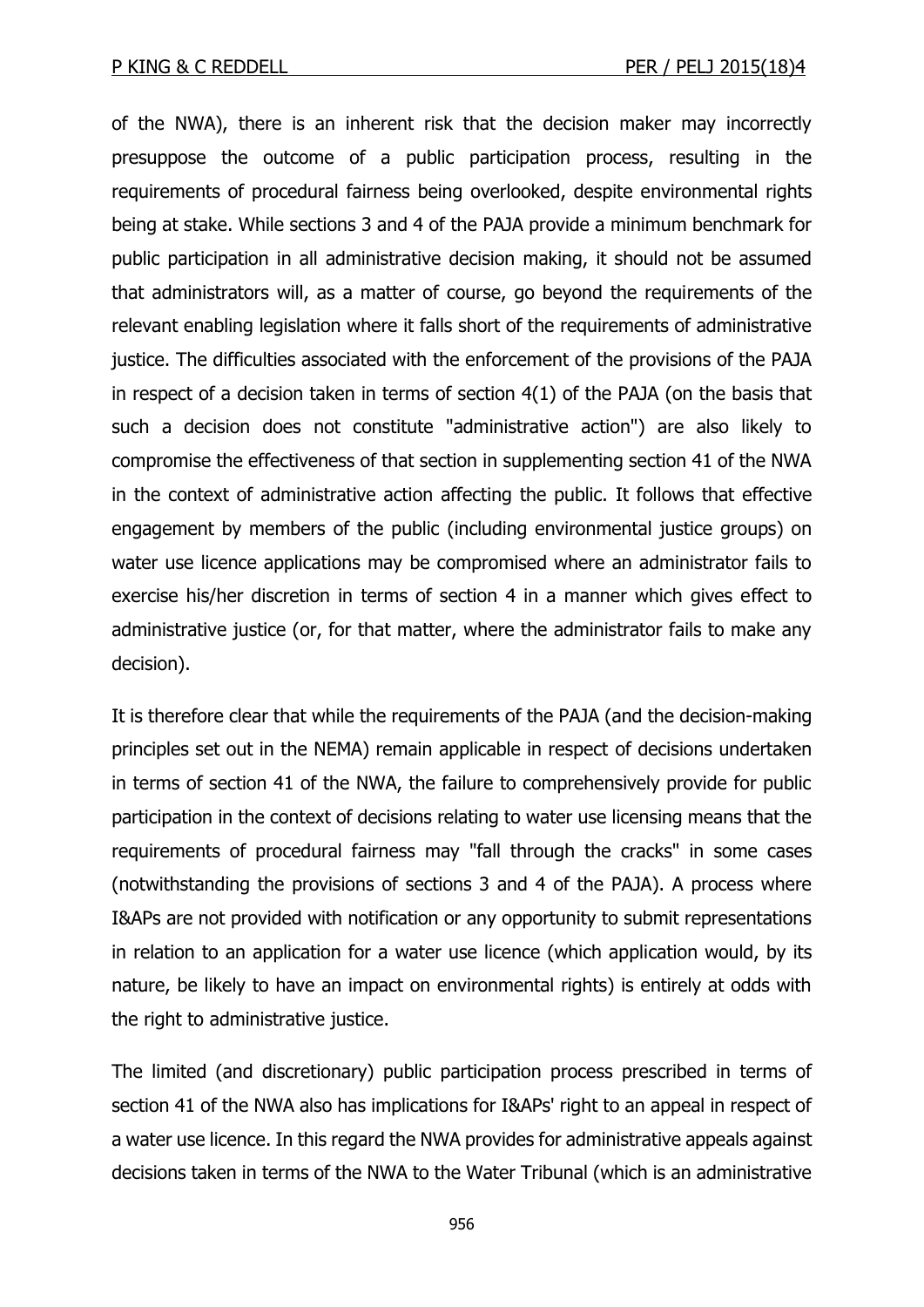-

tribunal established under the NWA). Importantly, the Water Tribunal is constituted by individuals with the necessary knowledge and expertise to consider an appeal pertaining to a range of issues set out in section 148 of the Act.

Section 148(1)(f) of the NWA provides a right of appeal to the Water Tribunal:

… against a decision of the responsible authority on an application for a licence under section 41, or on any other application to which section 41 applies by the applicant or by any other person who has timeously lodged a written objection against the application (own emphasis).

While an applicant for a licence in terms of section 41 is entitled to an appeal in terms of section 148(1)(f), it is clear that an appeal is available to "any other person" only insofar as they have "timeously lodged a written objection against the application".

Given the discretionary approach to public participation provided in section 41 (alluded to above), I&APs will in some cases not be notified or provided with an opportunity to submit written objections (despite the potential adverse effects on their environmental rights). Those I&APs would consequently be barred from approaching the Water Tribunal on appeal. A further difficulty with the interpretation of section 148(1)(f) is whether or not the right of appeal provided for in that section is afforded to a person who submitted written objections in respect of an application for a water use licence, despite not being specifically invited to do so by the applicant (as the applicant was not required by the responsible authority to invite written objections in terms of section 41(4)(a)).

Inevitably, the deficiencies in section 148 of the NWA have given rise to appeals to the Water Tribunal. In Gideon Anderson T/A Zonnebloem Boerdery v Department of Water and Environmental Affairs and Vuna Enterprises (Pty) Ltd<sup>48</sup> the Water Tribunal was required to consider if the appellant in that case (Mr Anderson) had locus standi to appeal a decision by the then Department of Water and Environmental Affairs to grant a water use licence. In that case the Water Tribunal took the view that a person may object to an application for a water use licence only if objections had been

<sup>&</sup>lt;sup>48</sup> Gideon Anderson T/A Zonnebloem Boerdery vs Department of Water and Environmental Affairs (WT) unreported case number 24/02/2010 of 21 July 2010 (Anderson).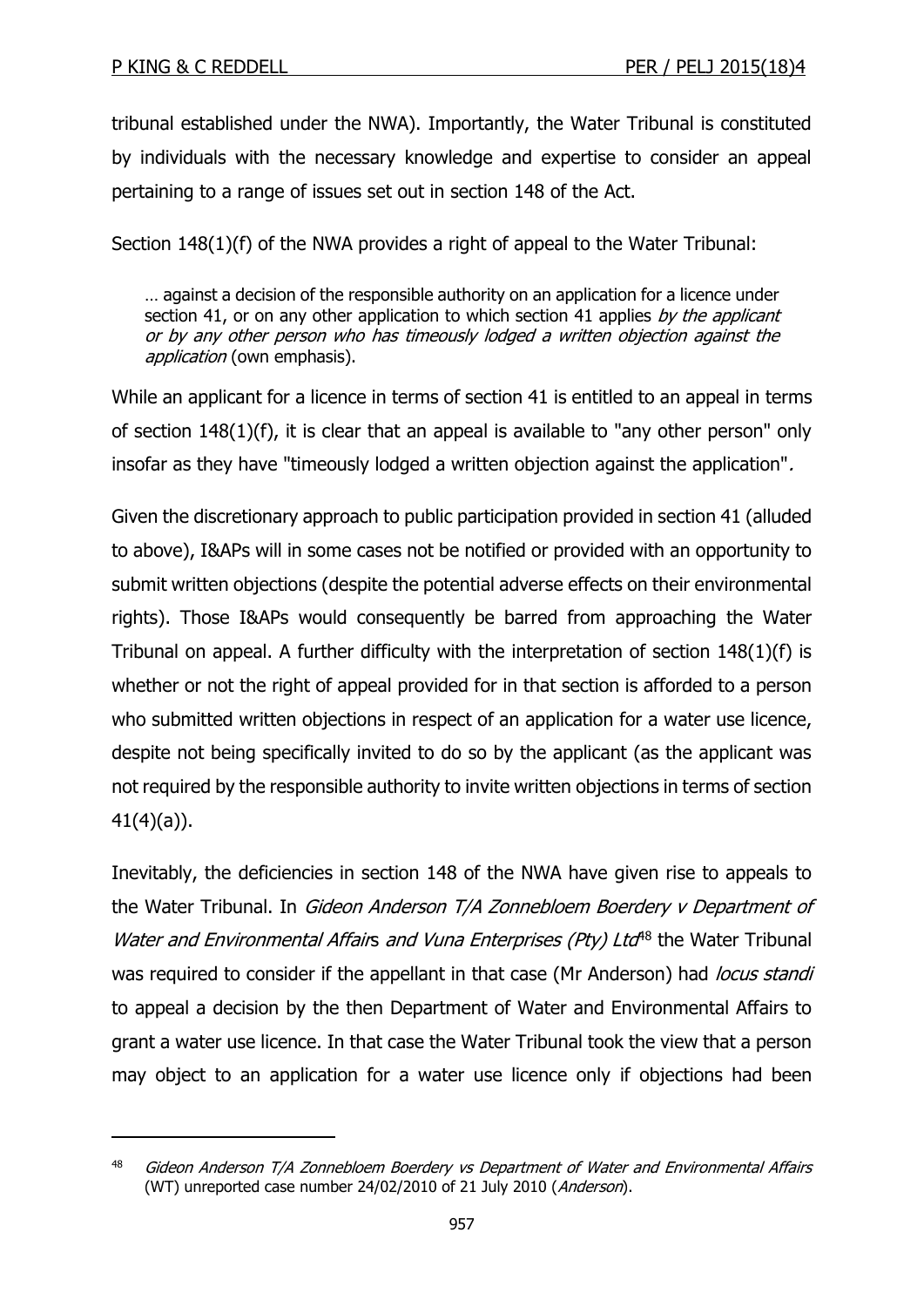"invited" in terms of section  $41(4)(a)$  of the NWA.<sup>49</sup> Moreover, the Water Tribunal held that an objection contemplated in section 148(1)(f) would always be preceded by a notice under section 41 inviting objections to be submitted within a prescribed period.<sup>50</sup> In the circumstances, the Water Tribunal found that because no objections had been invited by the applicant in terms of section 41(4), the appellant consequently had no right of appeal in terms of the section 148(1)(f) of the NWA.

While the curtailed appeal formulation applied in *Anderson* clearly conflicts with the prescripts of the *Constitution*, the PAJA and the NEMA, the *Anderson* case (and subsequent decisions of the Water Tribunal) $51$  demonstrate that where mandatory public participation requirements are not explicitly included in environmental legislation, substantively relevant considerations may be overlooked by decision makers, notwithstanding the potential adverse impacts on environmental rights and the fact that such actions are in breach of the overarching requirements of lawfulness under the PAJA.

## **3.2 The Escarpment Environment Protection Group case**

The *Escarpment Environment Protection Group*<sup>52</sup> case entailed a judicial review by the North Gauteng High Court of three decisions by the Water Tribunal regarding appeals lodged in terms of section 148(1)(f) of the NWA. All three of the appeals related to applications made in terms of section 41 of the Act for water use licences required in the context of mining activities. The Department of Water Affairs (DWA) (as the

<sup>49</sup> Anderson para 23.9.

 $50$  *Anderson* paras 23.5, 23.6.<br> $51$  For an in-donth criticism of

For an in-depth criticism of the approach followed by the Water Tribunal prior to *Escarpment* Environment Protection Group v Department of Water Affairs 2013 ZAGPPHC 505 (GNP) (Escarpment Environment Protection Group), see Kidd 2012 SAJELP 25. The approach in the Anderson case was also applied in: Carolyn Nicola Shear v The Regional Head: Gauteng Region -Department of Water and Environmental Affairs, the Department of Water and Environmental Affairs and Eye of Africa Development (Pty) Ltd (WT 19/02/2009); Escarpment Environmental Protection Group & Wonderfontein Environmental Committee v Department of Water Affairs and Xstrata South Africa (Pty) Ltd (WT 24/11/2009); Escarpment Environmental Protection Group v Department of Water Affairs and Exxaro Coal (Pty) Ltd (WT 03/06/2010); Escarpment Environment Protection Group and Langkloof Environment Committee v Department of Water Affairs and Werm Mining (Pty) Ltd (WT 25/11/2009); The Federation for Sustainable Environment v Department of Water Affairs (WT 08/03/2011).

<sup>&</sup>lt;sup>52</sup> Escarpment Environment Protection Group v Department of Water Affairs 2013 ZAGPPHC 505 (GNP) (Hereafter referred to as *Escarpment Environment Protection Group*).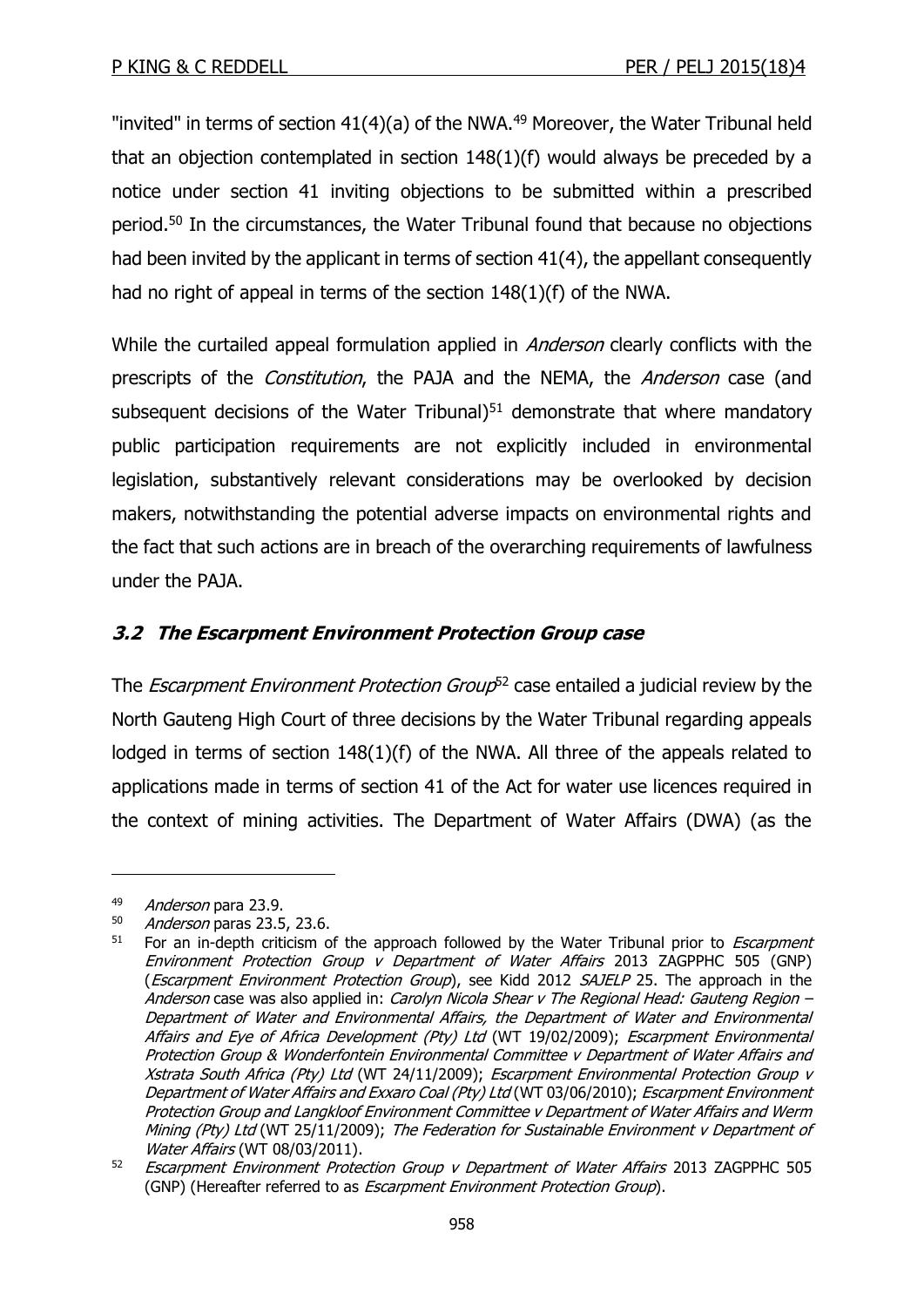responsible authority) had not directed the applicants to publish notices inviting written objections by a specified date. Written objections had been submitted to the DWA by the appellants, however, as the application had come to their attention by another means. The DWA granted the water use licences despite the submission of the written objections, prompting the aforementioned appeals to the Water Tribunal, which were dismissed on the basis that the appellants lacked standing as the written objections had not been submitted pursuant to a notice in terms of section 41(4). The review Court was consequently required to consider the legal standing of appellants to the Water Tribunal in circumstances where written objections had been submitted to the responsible authority despite their not having been invited in terms of section  $41(4).^{53}$ 

In its deliberation of the issues, the Court first considered the requirements of section 41 of the NWA. In this regard it noted that the grant of a water use licence will in many cases affect the rights of other water users, and that affected persons are entitled, under section 33(1) of the *Constitution* and section 3 of the PAJA, to administrative action that is lawful, reasonable and procedurally fair. The Court furthermore noted that the PAJA prescribes that a responsible authority taking administrative action must consider in each case which procedure would most appropriately give effect to the right to procedurally fair administrative action.<sup>54</sup>

In the circumstances, it found that the word "may" in section 41 should be read as conferring a discretionary power to the responsible authority, but went further to state that the responsible authority is duty bound to require that steps be taken to facilitate public participation under section 41 in a "proper case".<sup>55</sup> The Court held further that the steps individually described in section 41 were not the only steps which could or should be taken in a given instance. The duty to take steps and the nature of the steps to be taken would accordingly depend on the circumstances of the case before the responsible authority, provided that "a responsible authority must take steps within its

<sup>53</sup> Escarpment Environment Protection Group para 6.

<sup>54</sup> Escarpment Environment Protection Group para 20.

<sup>55</sup> Escarpment Environment Protection Group para 23.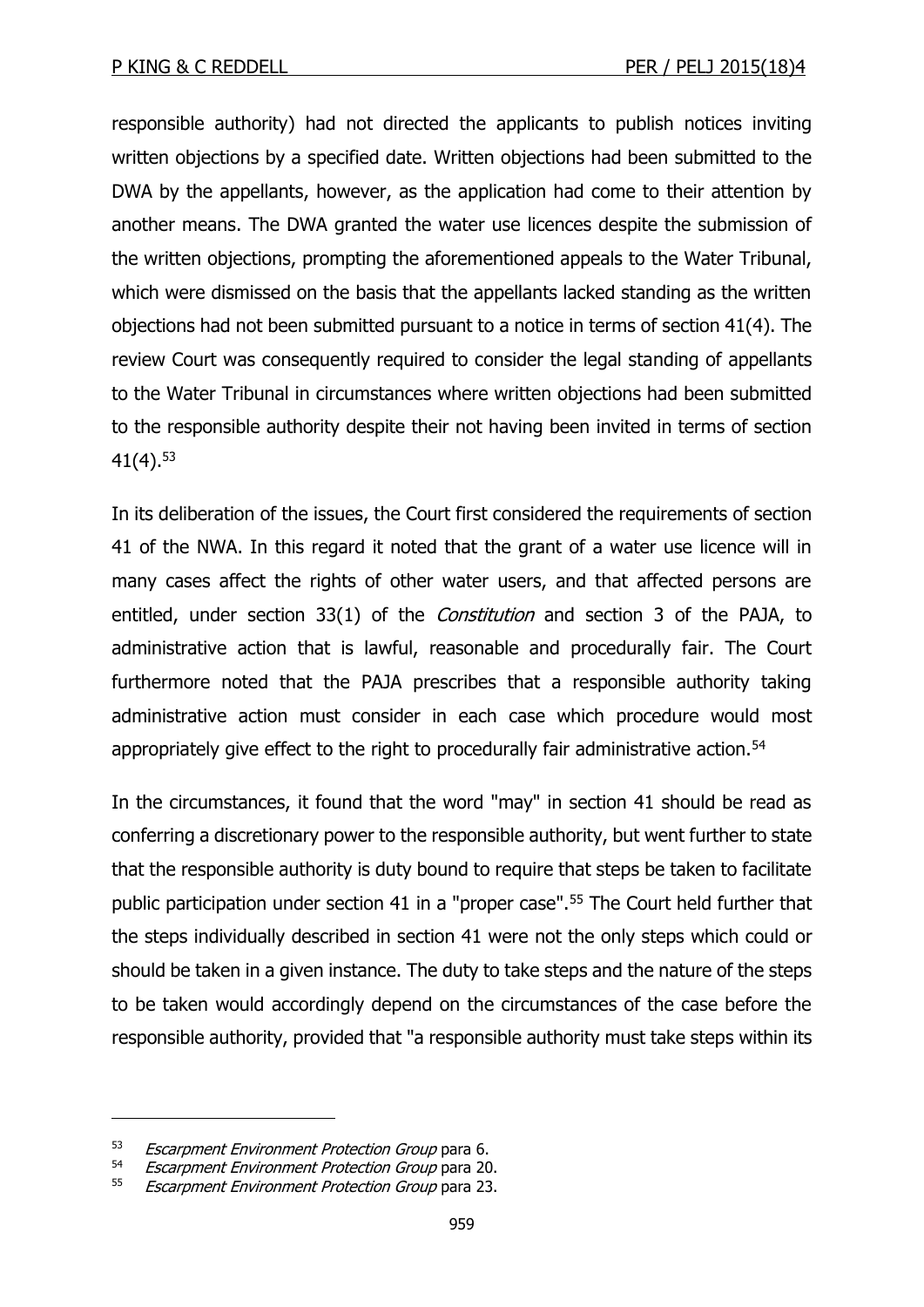power to ensure compliance with s 33 of the *Constitution* and s 3 of PAJA".<sup>56</sup> The import of the Court's reasoning in this case is that the responsible authority, when faced with an application for a water use licence that will affect the rights or legitimate expectations of others, is required to ensure procedural fairness in its decision making by ensuring public participation through the steps set out in section 41, or otherwise. Significantly in this regard, the Court acknowledged the importance of public participation in environmental decision-making in stating that:

[P]articipation is an essential tool to ensure that decisions that may significantly affect the environment are scrutinised and made from an informed point of view. This decision making process both advances the constitutional values of openness and is advanced by providing platforms for those affected to air their views.<sup>57</sup>

In essence, the Court took the view that the responsible authority could use a range of mechanisms to bring the fact of a licence application to the attention of potentially affected parties. It therefore found it irrational to privilege, for the purposes of a potential appeal, the intended beneficiaries of notice through the media over classes of persons who receive notice in another way. The Court also noted that objectors who participated in the process not because notice was given to them but because of their own vigilance may well have legitimate concerns and that their entering the process through their own vigilance "is hardly a rational ground for a legislative denial of a right to participate at the next level, i.e. that of the Water Tribunal".<sup>58</sup> Accordingly, the Court found the Water Tribunal's narrow construction to be arbitrary, and set aside its decisions regarding the appeals in question, finding that the appellants had standing to pursue their appeal before the Water Tribunal.

The Court's interpretation of section 148 of the NWA in *Escarpment Environment* Protection Group recognises the requirement for administrative decision making to meet the procedural fairness requirements set out in the *Constitution* and the PAJA (and particularly sections 3 and 4 of PAJA). However, the Court pointed out that the

<sup>&</sup>lt;sup>56</sup> Escarpment Environment Protection Group para 23.<br><sup>57</sup> Escarpment Environment Protection Group para 48

Escarpment Environment Protection Group para 48.

<sup>58</sup> Escarpment Environment Protection Group para 50.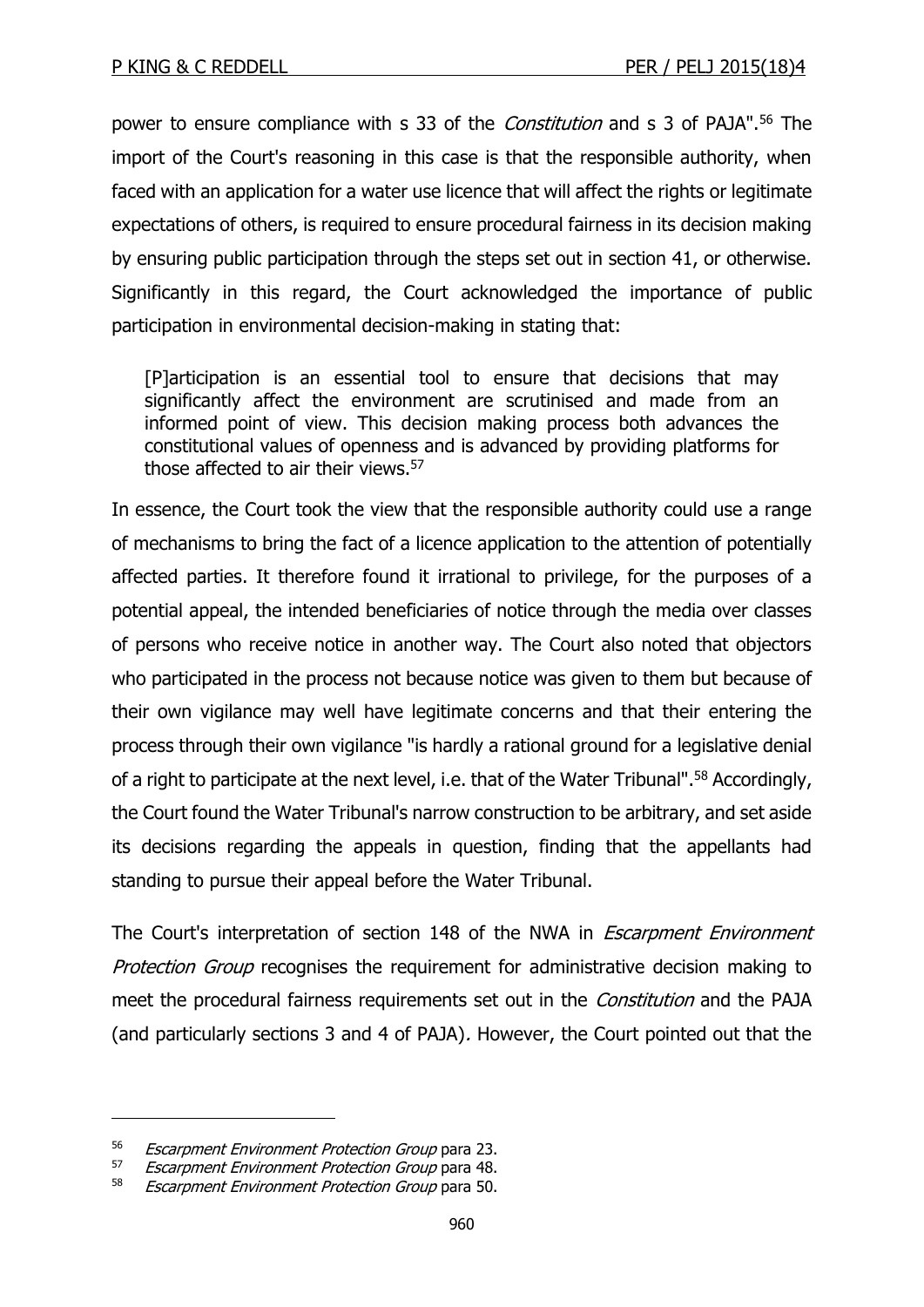-

requirement to undertake public participation is left to the discretion of the responsible authority, although it must be undertaken where the circumstances necessitate it.

The Court's decision in *Escarpment Environment Protection Group* reaffirms the position held in the Constitutional Court case of Zondi v Member of the Executive Council for Traditional and Local Government Affairs<sup>59</sup> that decision-makers entrusted with the authority to make administrative decisions are required to do so in a manner that is consistent with the PAJA. However, as addressed above, reliance on the PAJA to cure deficiencies in enabling legislation (such as the NWA) will not necessarily provide a fail-safe framework for participation. While an individual who has been prejudiced by inadequate public participation in administrative decision-making could seek redress from the Courts, this is often an impractical and prohibitively expensive option.

It therefore should not be assumed that administrators will go beyond the prescriptions of enabling legislation to ensure that their decision-making powers are exercised with due regard for administrative justice and the minimum requirements of the PAJA. Rather, the requirements of administrative justice ought to be specifically catered for in empowering provisions such as section 41 of the NWA, which should specifically enable participation by all interested and affected parties.

When considered against the backdrop of relevant constitutional imperatives and the model provided in the NEMA (which affords participation rights to both interested and affected parties), it is clear that section 41 of the NWA does not provide the comprehensive and robust approach to public participation which is appropriate in the context of environmental decision making, and particularly decisions concerning water resource management. Bearing in mind the imperative to integrate and align environmental regulatory processes, it follows that section 41 of the NWA would benefit from amendments to the effect that the public participation of all interested and affected parties "must" be undertaken in a manner similar to that provided in the

<sup>59</sup> *Zondi v MEC for Traditional Affairs and Local Government* 2005 3 SA 589 (CC) para 101.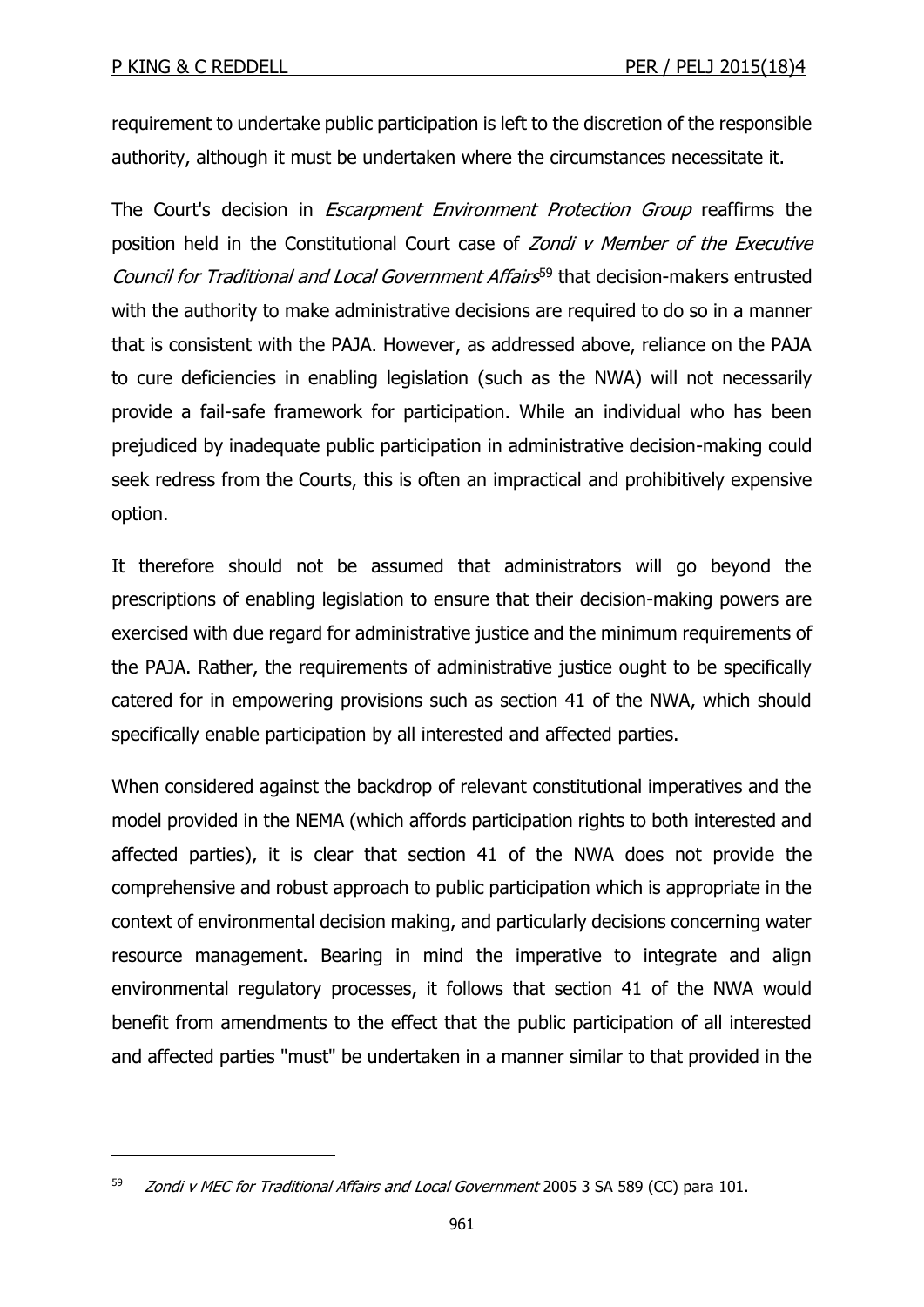-

NEMA and the EIA Regulations (as opposed to the limited and discretionary provision for public participation currently contained in that section).<sup>60</sup>

# **4 Implications of the integrated environmental authorisation process for public participation in water use licensing**

While the One Environmental System is focussed on streamlining regulatory processes, the changes effected to the NWA have created an opportunity to address public participation-related shortcomings in the NWA, at least in the context of integrated decision-making. From a holistic perspective, however, the deficiencies in the NWA still require attention in order to ensure that water allocation and licensing decisions are administratively just.

The amended section 24L of the NEMA aims to promote the integration of the regulatory processes and provides greater clarity regarding the circumstances in which an integrated environmental authorisation may be granted by the competent authority. The competent authority designated in terms of the NEMA and an authority empowered under a SEMA may agree to issue an integrated environmental authorisation. Significantly, the term "SEMA" is defined with reference to a range of environmental legislation, including the NWA.

The requirement in section 24L(2) of the NEMA that an integrated environmental authorisation "may be issued only if the relevant provisions of this Act and the other law or specific environmental management Act have been complied with" means that the public participation requirements prescribed in terms of the NEMA (amongst other environmental laws) may not be overlooked in an application for an integrated environmental authorisation. In other words, the practical effect of this provision is that the procedural requirements under the NEMA and each of the applicable SEMAs will need to be met in the context of an application for an integrated environmental authorisation.

 $60$  Kidd also advocates the amendment of s 41 to provide for public participation similar to that provided in terms of the NEMA and the EIA Regulations (2010) (GN R543 in GG 33306 of 18 June 2010). See Kidd 2012 SAJELP.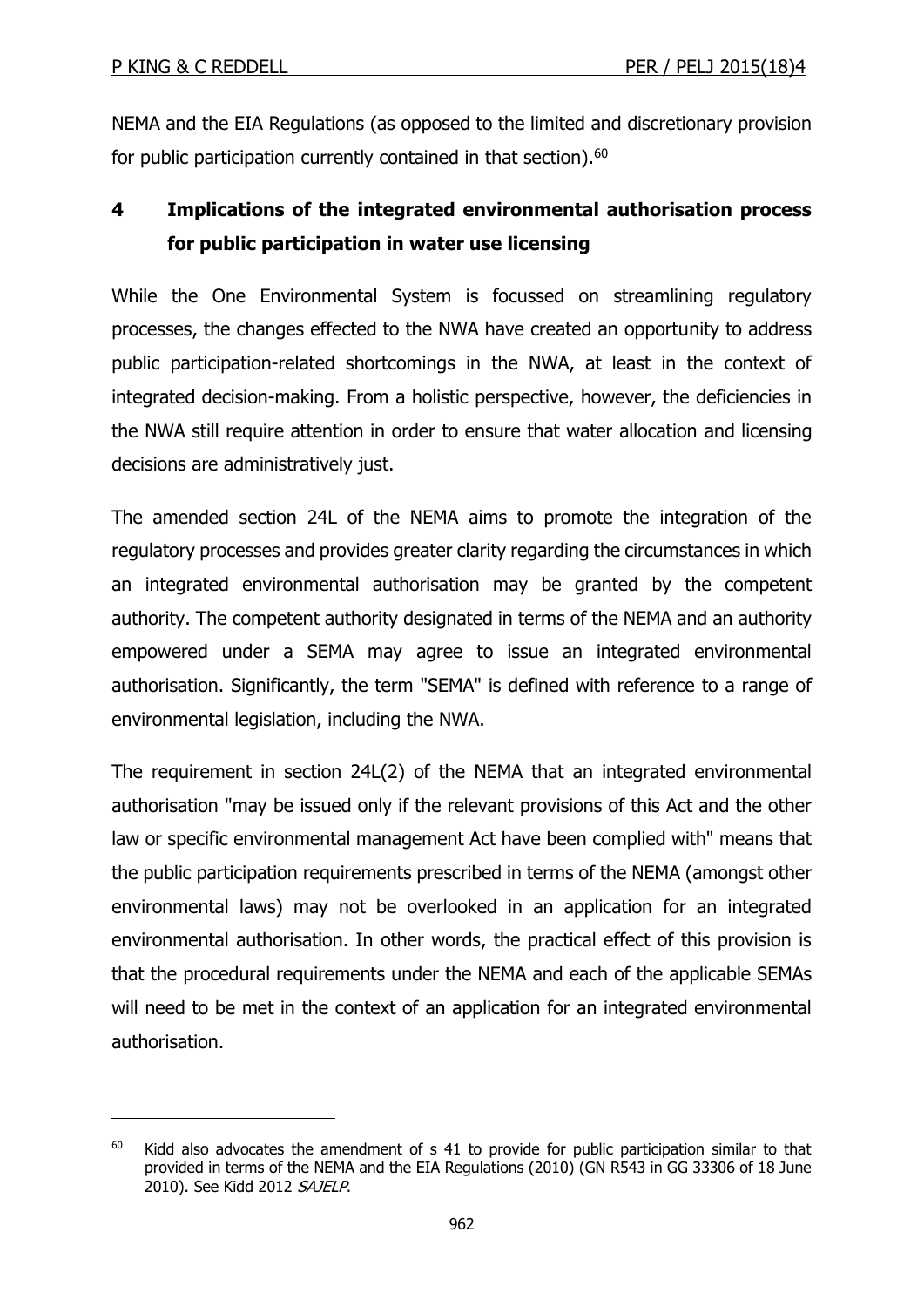The Amendment Act has introduced the requirement (in terms of the new section 41(5) of the NWA) for the Minister to align and integrate the water use licensing prescribed in terms of the NWA with the timeframes and procedures prescribed in terms of the *Mineral and Petroleum Resources Development Act*<sup>61</sup> and the NEMA. The details of such an aligned and integrated water use licensing process will probably be included in regulations promulgated in terms of the NWA.

Given the requirements of section 24L of the NEMA, the integrated environmental authorisation process contemplated in section 41(5) of the NWA will likely entail a level of public participation which corresponds with that set out in the NEMA. It follows that the integrated environmental authorisation process may offer greater public oversight in respect of decisions concerning water use licensing than is generally the case for applications in terms of section 41 of the NWA.

The Amendment Act also introduces an alternative appeal mechanism (in terms of section 41(6) of the Act) for applicants aggrieved by a decision of the responsible authority in respect of an integrated authorisation. In this regard, any aggrieved applicant for a water use licence arising out of the integrated process may lodge an appeal to the Minister of Water and Sanitation. This right of appeal is only afforded to an applicant for a water use licence, however, and does not apply in respect of any other person.

## **5 Conclusions**

-

The inter-related nature of administrative justice and environmental rights is recognised in environmental legislation such as the NEMA, particularly insofar as it serves to ensure that environmental decision-making is informed by all relevant social, economic and environmental considerations. In this regard, provision for comprehensive and robust public participation at all stages of environmental decisionmaking processes is an essential tool in meeting sustainability imperatives. The formulation of section 41 of the NWA, however, falls short of the standard for public

<sup>&</sup>lt;sup>61</sup> Mineral and Petroleum Resources Development Act 28 of 2002.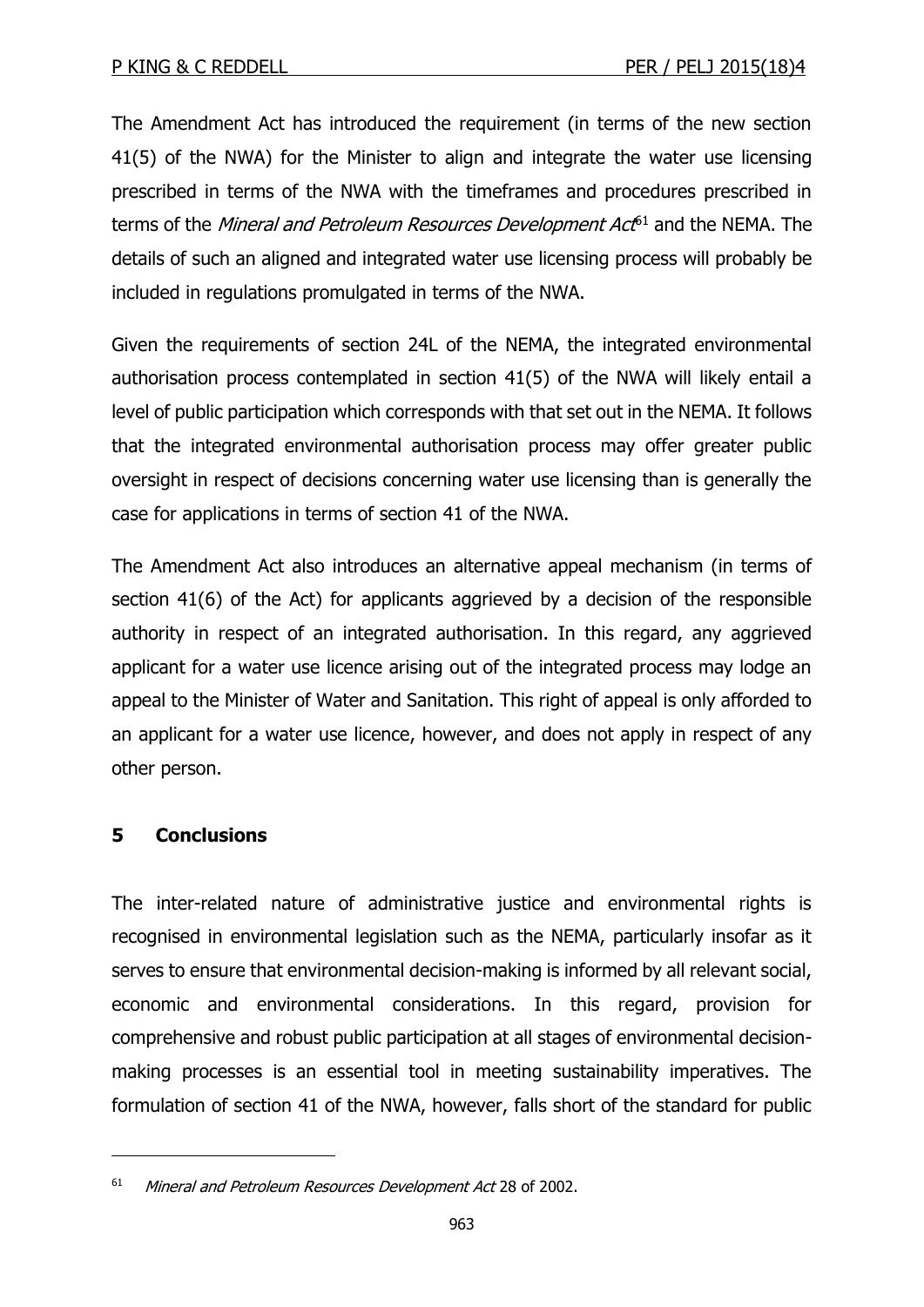participation which ought to be applied where environmental rights are at stake. As a result of this failing, valuable input relating to social, economic and environmental concerns may be overlooked by the responsible authority in certain circumstances, notwithstanding the potential for environmental rights to be adversely affected.

The High Court in the *Escarpment Environment Protection Group* case recognised the importance of public participation in environmental decision making. However, it is clear that the discretionary formulation of section 41 remains a weakness in facilitating decision making which promotes sustainable water resource management. Although the PAJA does provide a "safety net" in circumstances where enabling legislation does not adequately address issues of procedural fairness, in practice those requirements may be overlooked by administrators.

The public participation process prescribed in the NEMA and the EIA Regulations enables participation by all interested and affected parties, and is tailored to environmental assessment and decision-making processes. Such an approach is appropriate in the context of shared natural resources and environmental rights. The water use licensing process provided for in terms of the NWA would consequently benefit from the incorporation of a comprehensive public participation process similar to that prescribed in terms of the NEMA and the EIA Regulations.

## **Note from the authors:**

After the submission of this paper for publication, Draft Regulations regarding the Procedural Requirements for Licence Applications were published for public comment in terms of Section 26(1)(k) of the *National Water Act* (draft regulations).

Chapter 8 of the draft regulations provides for public participation. In this regard, draft regulation 38(1) provides that "Following site inspection during the pre-consultation meeting, the Responsible Authority *may* require the applicant to undertake public consultation in terms of section 41(4) of the Act, including land claimants" (own emphasis). Although the draft regulations now prescribe a process for the public participation of I&APs in water use licensing applications, the formulation of draft regulation 38 nonetheless leaves the requirement for an applicant to undertake public

964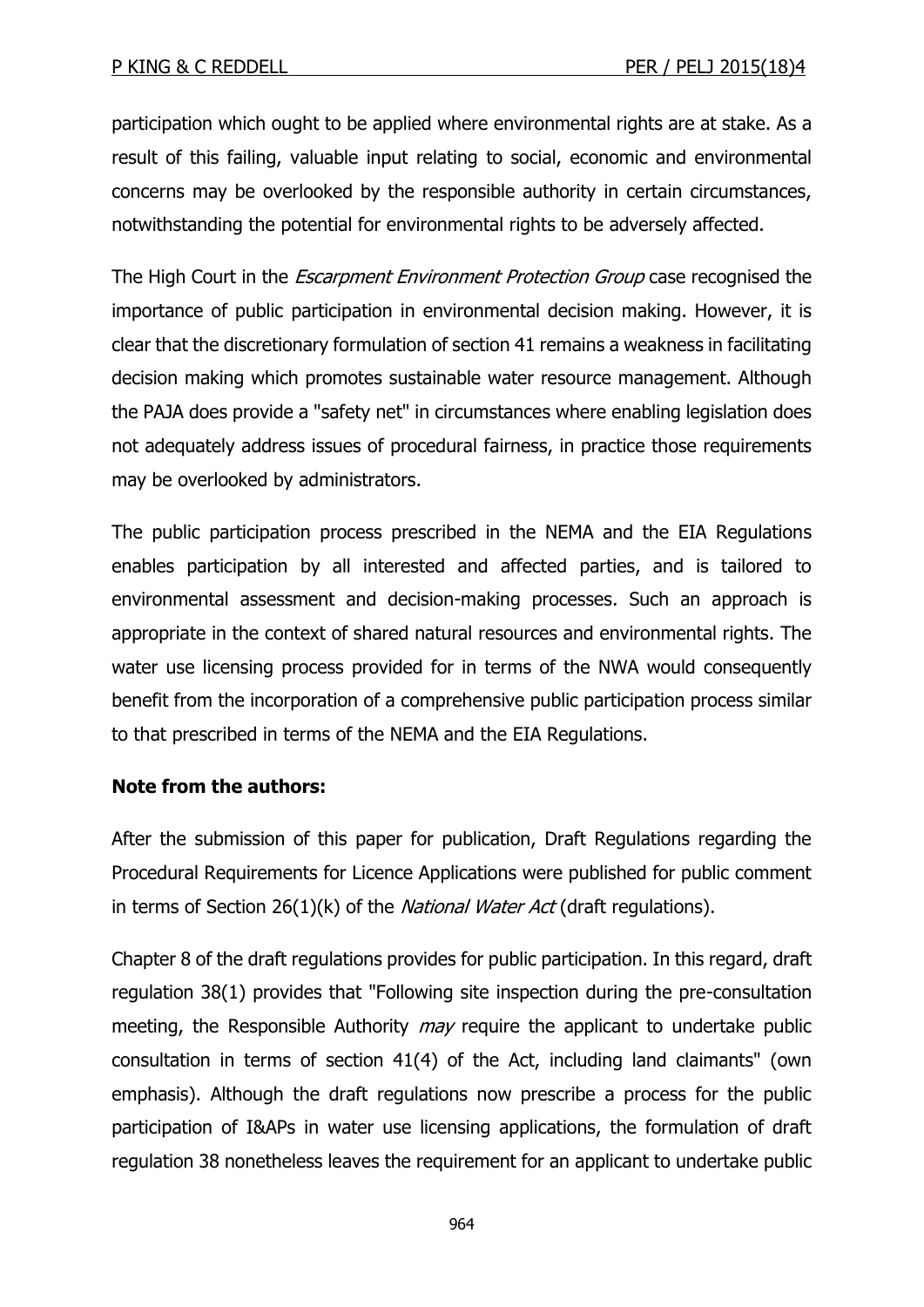participation to the discretion of the administrator, consequently perpetuating the shortcomings of section 41 of the NWA in this regard. The draft regulations are also not clear on certain aspects of the public participation process prescribed in respect of water use licence applications. For example, draft regulation 40 does not stipulate any timeframes for the submission of comments by I&APs. Moreover, the draft regulations also fail to specify that I&APs will have access to supporting technical documents submitted as part of an application for a water use licence.

It therefore appears that while the draft regulations have moved some way towards providing a comprehensive and robust framework for public participation in water use licensing, there remain some substantive issues which must be addressed before the Regulations are published in their final form.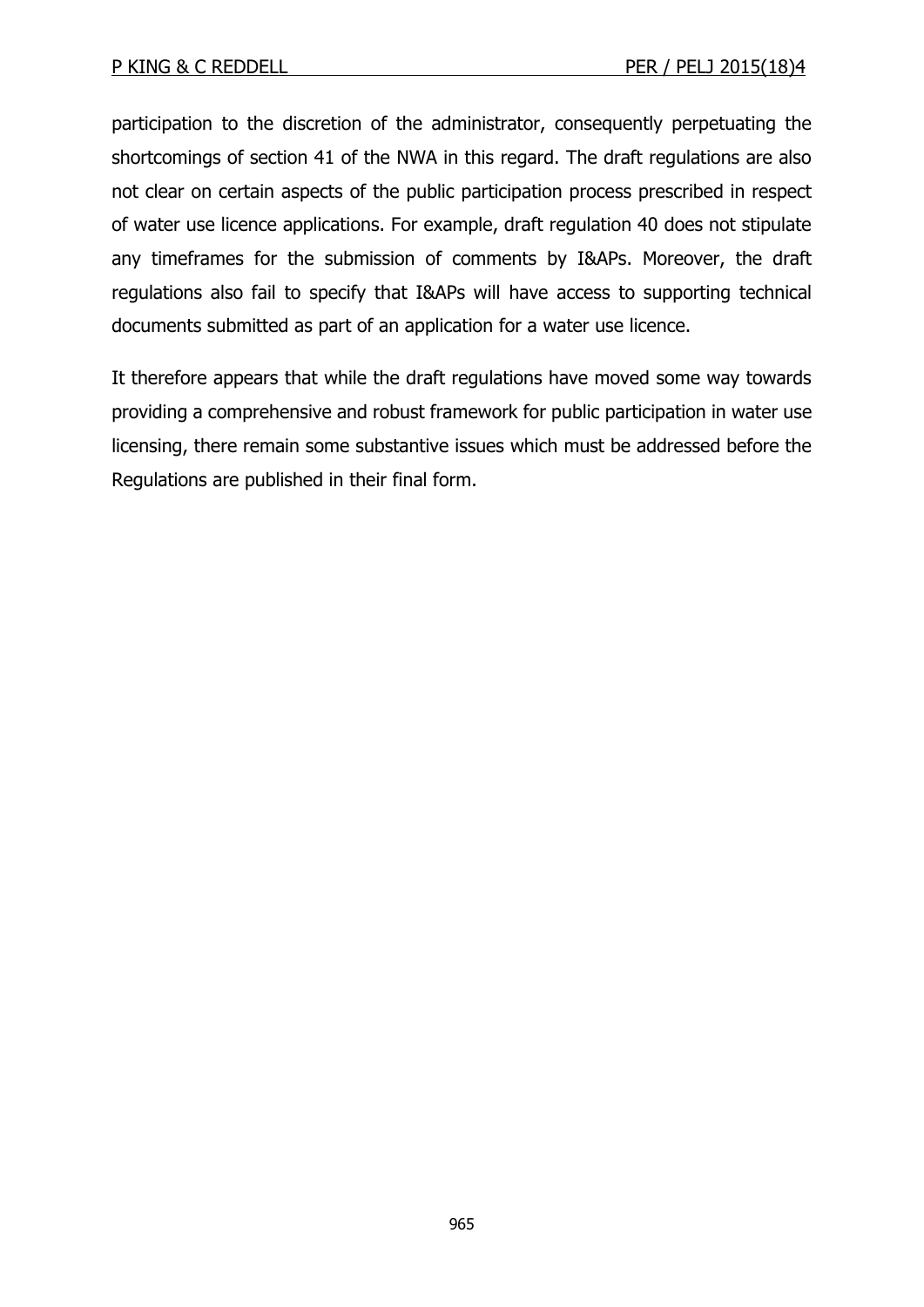### **BIBLIOGRAPHY**

#### **Literature**

#### Brynard 2011 Administratio Publica

Brynard DJ "Procedural Fairness to the Public as an Instrument to Enhance Public Participation in Public Administration" 2011 Administratio Publica 100-116

#### De Ville Judicial Review

De Ville JR Judicial Review of Administrative Action in South Africa (LexisNexis Butterworths Durban 2003)

#### Du Plessis 2008 PER/PELJ

Du Plessis A "Public Participation, Good Environmental Governance and Fulfilment of Environmental Rights" 2008 PER/PELJ 170-201

#### Hoexter Administrative Law

Hoexter C Administrative Law in South Africa 2<sup>nd</sup> ed (Juta Cape Town 2012)

#### Kidd 2012 SAJELP

Kidd M "Fairness Floating Down the Stream? The Water Tribunal and Administrative Justice" 2012 SAJELP 25-50

#### Kotze 2004 PER/PELJ

Kotze LJ "The Application of Just Administrative Action in the South African Environmental Governance Sphere: An Analysis of Some Contemporary Thoughts and Recent Jurisprudence" 2004 PER/PELJ 58-94

#### Murombo 2008 PER/PELJ

Murombo T "Beyond Public Participation: The Disjuncture between South Africa's Environmental Impact Assessment (EIA) Law and Sustainable Development" 2008 PER/PELJ 106-136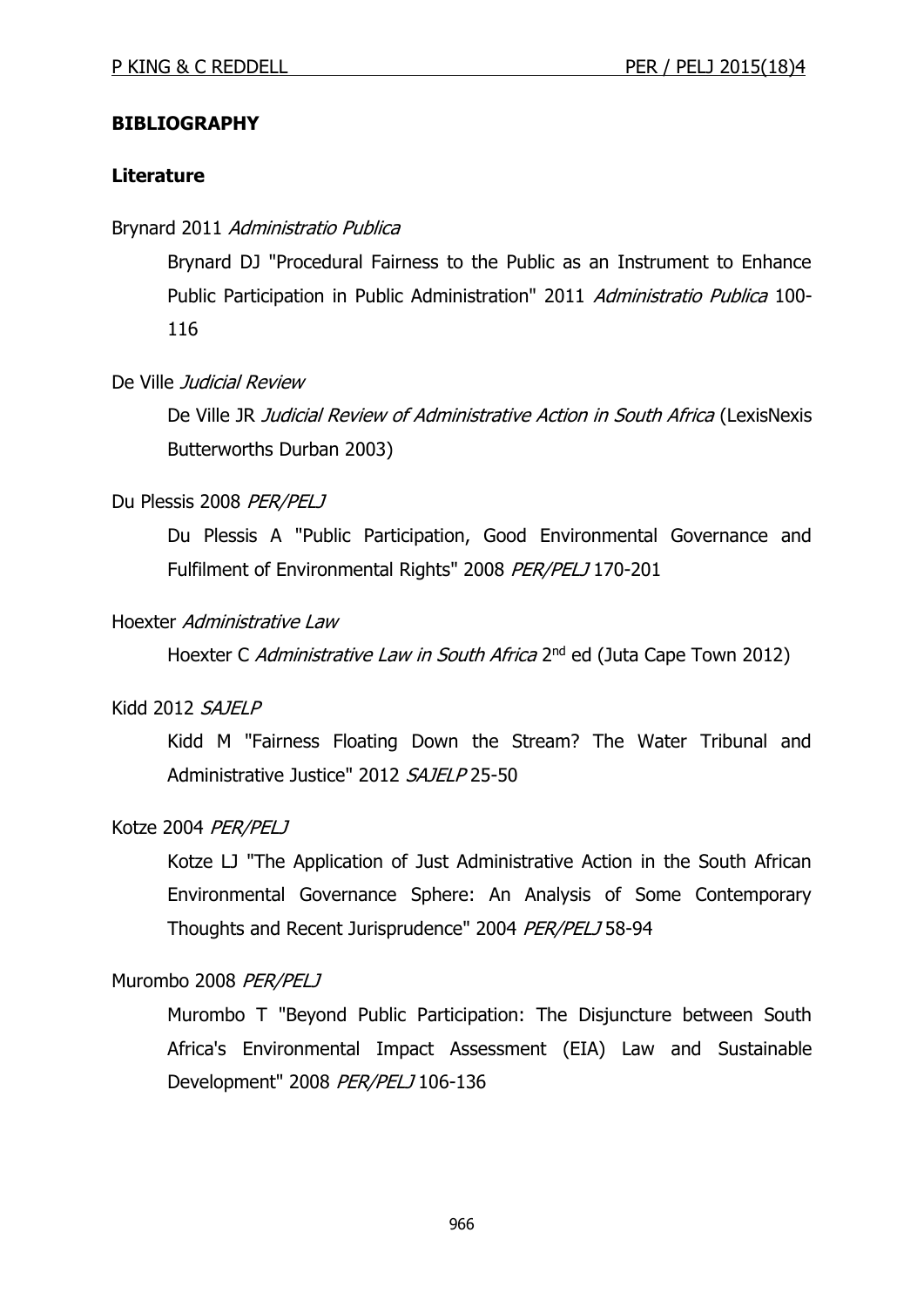#### **Case law**

- Carolyn Nicola Shear v The Regional Head: Gauteng Region Department of Water and Environmental Affairs, the Department of Water and Environmental Affairs and Eye of Africa Development (Pty) Ltd (WT 19/02/2009)
- Director: Mineral Development, Gauteng Region v Save the Vaal Environment 1999 2 SA 709 (SCA)
- Earthlife Africa (Cape Town) v Director-General: Department of Environmental Affairs and Tourism 2005 3 SA 156 (C)
- Escarpment Environment Protection Group v Department of Water Affairs 2013 ZAGPPHC 505 (GNP)
- Escarpment Environmental Protection Group v Department of Water Affairs and Exxaro Coal (Pty) Ltd (WT 03/06/2010)
- Escarpment Environment Protection Group and Langkloof Environment Committee v Department of Water Affairs and Werm Mining (Pty) Ltd (WT 25/11/2009)
- Escarpment Environmental Protection Group and Wonderfontein Environmental Committee v Department of Water Affairs and Xstrata South Africa (Pty) Ltd (WT 24/11/2009)
- Federation for Sustainable Environment v Department of Water Affairs (WT 08/03/2011)
- Gideon Anderson T/A Zonnebloem Boerdery vs Department of Water and Environmental Affairs (WT) unreported case number 24/02/2010 of 21 July 2010
- Minister of Home Affairs v Eisenberg & Associates; In re: Eisenberg & Associates v Minister of Home Affairs 2003 5 SA 281 (CC)

Sasol Oil (Pty) Ltd v Metcalfe 2004 5 SA 161 (W)

Zondi v MEC for Traditional Affairs and Local Government 2005 3 SA 589 (CC)

## **Legislation**

Constitution of the Republic of South Africa, 1996 Mineral and Petroleum Resources Development Act 28 of 2002 Minerals Act 50 of 1991